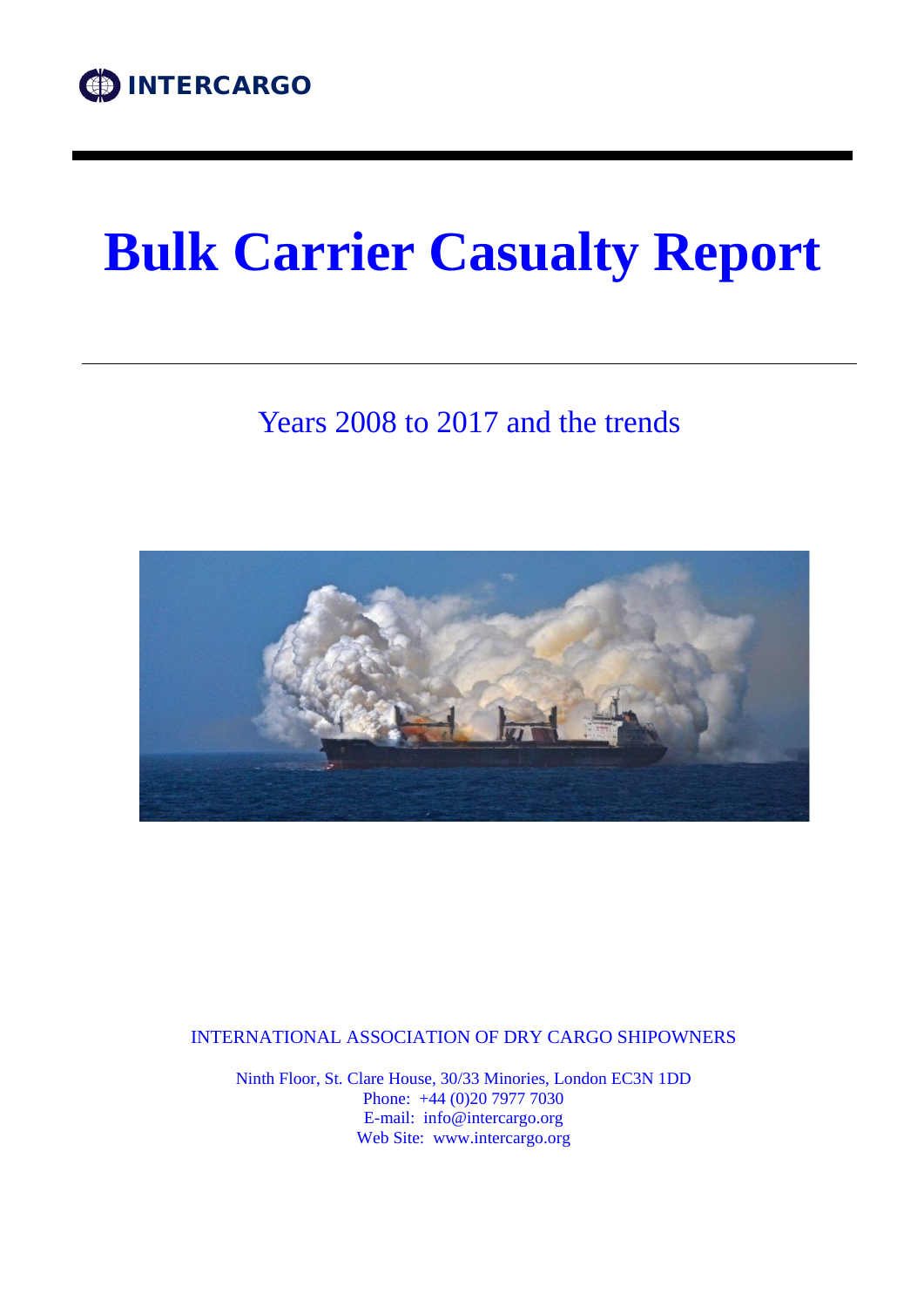While this report has been developed using the best information currently available, it is intended purely as guidance and is to be used at the user's own risk. No responsibility is accepted by INTERCARGO or by any person, firm, corporation or organisation who or which has been in any way concerned with the furnishing of information or data, the compilation, publication or authorised translation, supply or the sale of this report, for the accuracy of any information or advice given herein or for any omission here from or for any consequences whatsoever resulting directly or indirectly from compliance with or adoption of guidance contained herein.

© INTERCARGO 2018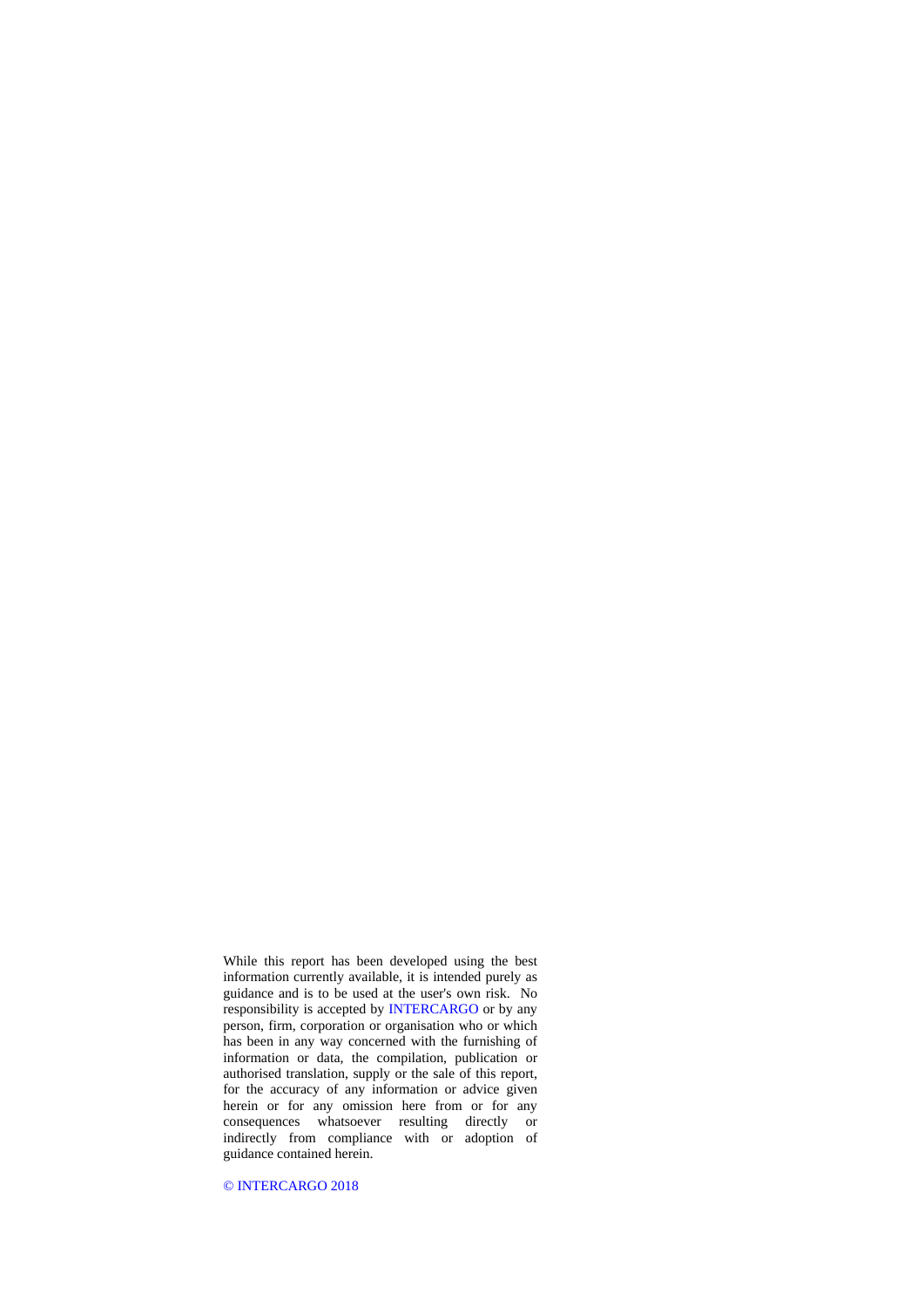## **Contents**

| Analysis of total losses for previous ten years 2008 to 2017 |                |
|--------------------------------------------------------------|----------------|
|                                                              | $\overline{4}$ |
|                                                              | 5              |
|                                                              | 5              |
|                                                              | 6              |
|                                                              | 6              |
|                                                              | 7              |
|                                                              | 7              |
|                                                              | 8              |
|                                                              |                |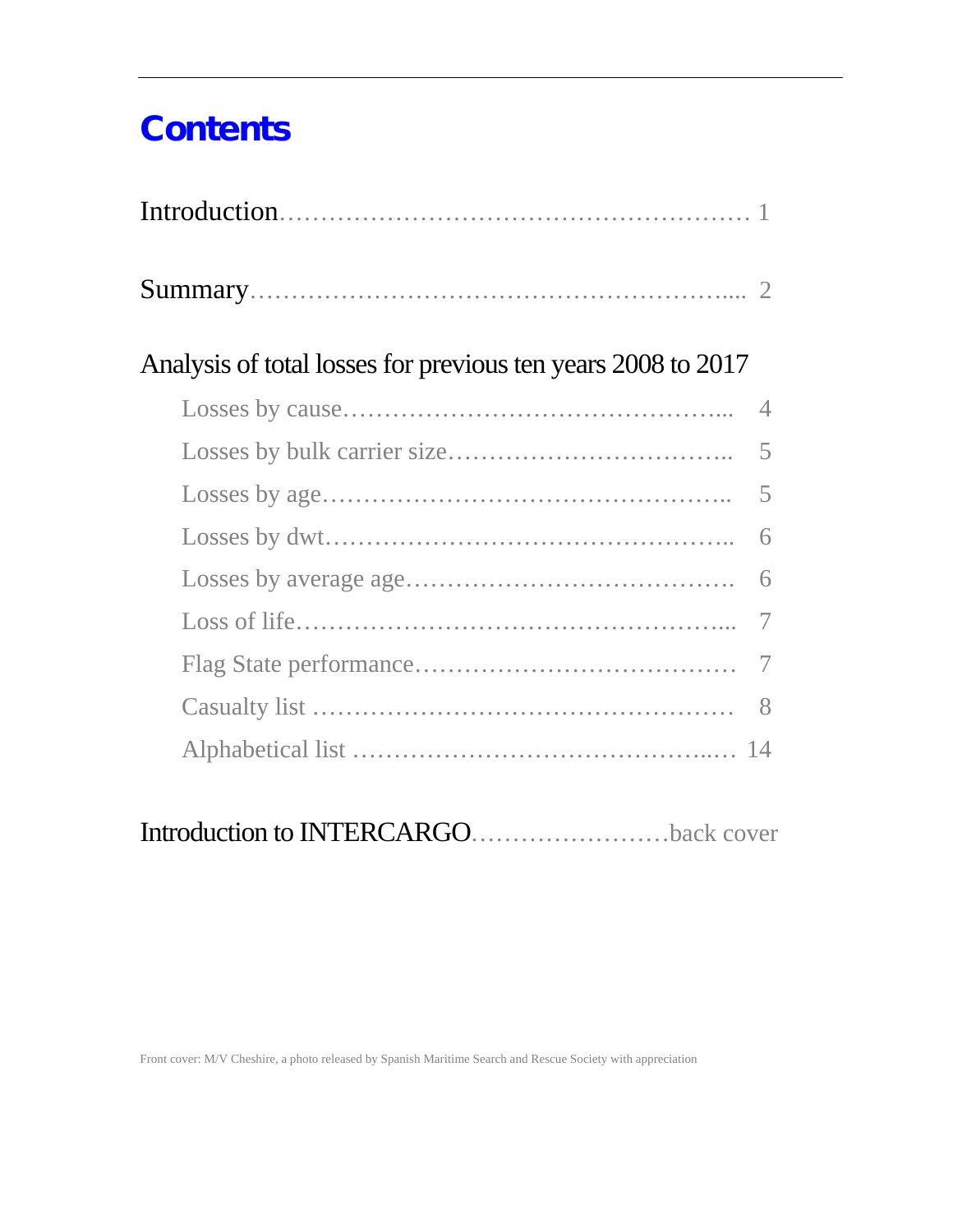## **Introduction**

In 2017, the tragic losses of M/V Stellar Daisy, carrying an iron ore cargo, and M/V Emerald Star, with a nickel ore cargo, raised questions of structural integrity and safety condition of high density cargoes carried on board. These two bulk carrier casualties caused the loss of 32 seafarers, the highest annual loss of lives since 2011. The industry expects that the full investigation reports will provide answers to the questions and highlight the lessons to be learnt.

This edition of the Bulk Carrier Casualty Report covers reports bulk carrier casualties from 2008 to 2017 and provides an analysis on statistics and trends over the last 10 years. Fifty three (53) bulk carriers over 10,000 dwt have been identified as total losses over the years 2008 to 2017. Cargo shift and liquefaction continue to be a great concern for the life of seafarers and the safe carriage of dry bulk cargoes over this period. Those 9 casualties of suspected cargo failure consisted of 6 bulk carriers carrying nickel ore from Indonesia, 2 vessels with laterite (clay) iron ore from India and 1 with bauxite from Malaysia, and there were 101 lives lost associated with the 9 casualties of cargo failure against a total of 202 lives for all the 53 casualties.

In 2017, the INTERCARGO database recorded 337 bulk carrier incidents, including the 2 casualties of M/V Stellar Daisy and M/V Emerald Star. Serious concerns arose on the safe carriage of ammonium nitrate based fertiliser, following the incident of the high temperatures in the cargo holds and the release of gases from the cargo on the 57,000 dwt supramax MV Cheshire in August 2017. Bulk carrier owners are confused with the existing individual schedule for AMMONIUM NITRATE BASED FERTILIZER (non-hazardous) in the IMSBC Code which covers a wide range of different fertilizers with the safety requirements varying depending on their specific properties, types and compositions. The shipping industry welcomed the issuance of the IMO circular CCC.1/Circ.4 on "Carriage of AMMONIUM NITRATE BASED FERTILIZER (non-hazardous)" on 22 Sept 2017; however bulk carrier owners and

masters are expecting a prompt legislation process to develop adequate mandatory safety requirements to avoid recurrence of the M/V Cheshire and M/V Purple Beach incidents.

Lessons learnt from past incidents play an important role in determining where additional safety improvement is necessary. The importance of flag States' timely submission of casualty investigation reports to IMO should be stressed, as a means for identifying the cause of incidents and enabling corrective actions to be taken. The IMO GISIS database showed by end January 2018 that 29 investigation reports of 53 losses had not been submitted to IMO by their flag States. Some details further highlight the issue of slow reporting:

- The highest loss of life has been attributed to cargo failure (liquefaction), totalling 101 lives lost from the 9 casualties during 2012 and 2015. Three (3) investigation reports of those 9 cases have not been submitted to IMO.
- The most common reported cause of ship losses has been grounding, totalling 22 losses among the 53 cases. Ten (10) investigation reports of those 22 cases have not been submitted to IMO.
- Six (6) ships lost with unknown causes claimed 61 lives. Five (5) investigation reports of those 6 cases have not been submitted to IMO.
- Reported flooding led to losses of 8 ships and 14 lives. Five (5) investigation reports of those 8 cases have not been submitted to IMO.

INTERCARGO stresses the importance of timely submission of the casualty investigation reports to IMO from relevant flag States, as a means of identifying the causes of the incidents and enabling corrective actions.

February, 2018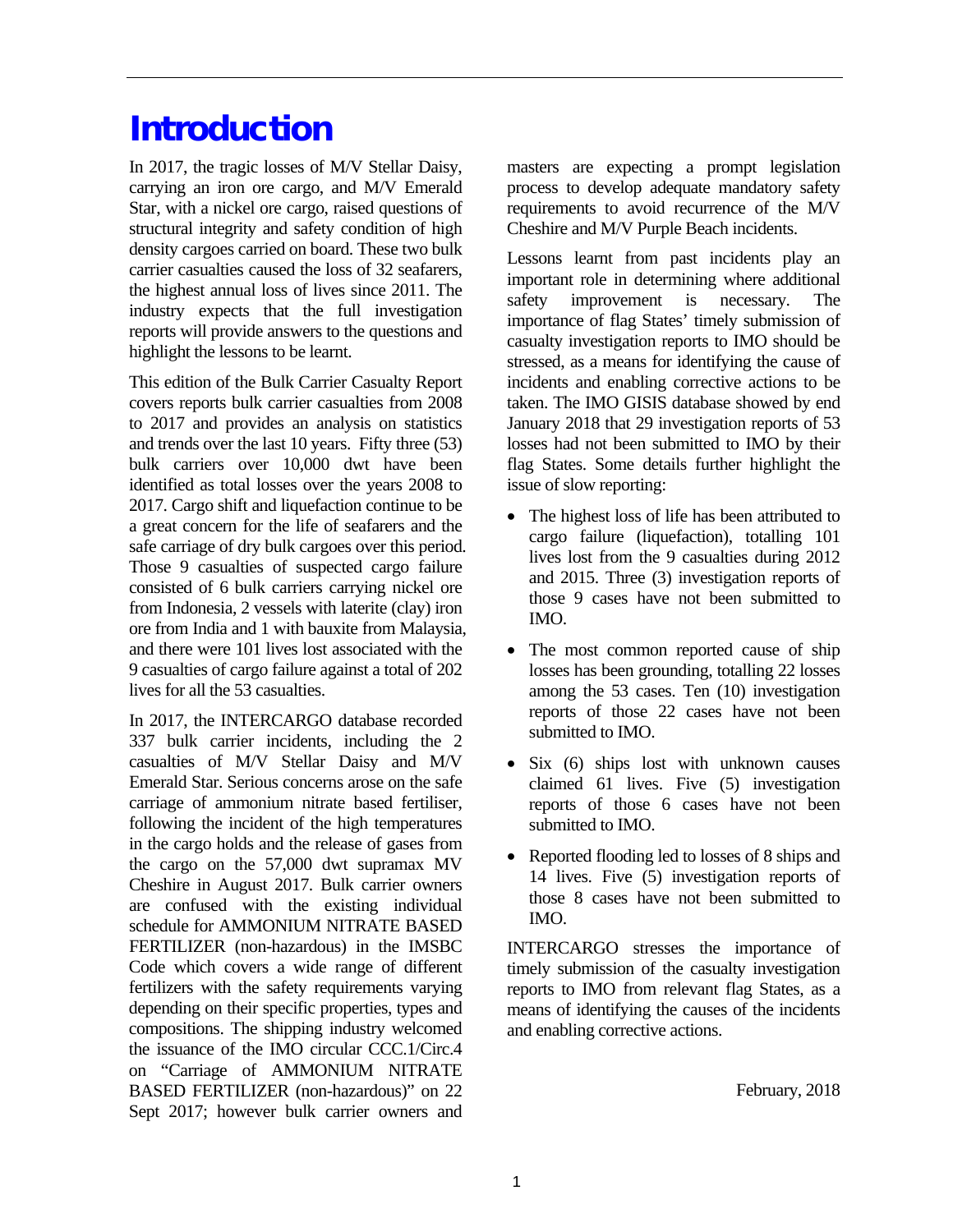## **Summary**

| Year  | Handysize<br>10k-34999<br>dwt | Handymax<br>35k-49999<br>dwt | Supramax<br>50k-59999<br>dwt | Panamax<br>60k-79999<br>dwt | Capesize<br>80k+ dwt | Total          |
|-------|-------------------------------|------------------------------|------------------------------|-----------------------------|----------------------|----------------|
| 2008  | 4                             | 0                            | 0                            | 1                           | 0                    | 5              |
| 2009  | 6                             | 3                            | 0                            | $\mathbf{1}$                | $\mathbf{0}$         | 10             |
| 2010  | $\mathbf{1}$                  | $\mathbf{1}$                 | 2                            | 0                           | 2                    | 6              |
| 2011  | 6                             | $\overline{2}$               | 1                            | $\mathbf{1}$                | 1                    | 11             |
| 2012  | $\mathbf{1}$                  | 0                            | 1                            | $\mathbf{1}$                | 0                    | 3              |
| 2013  | 1                             | 3                            | $\overline{2}$               | 0                           | 1                    | 7              |
| 2014  | $\mathbf{1}$                  | 1                            | 0                            | 0                           | 0                    | $\overline{2}$ |
| 2015  | $\overline{2}$                | 0                            | $\mathbf{1}$                 | $\mathbf{1}$                | $\mathbf 0$          | 4              |
| 2016  | 0                             | 1                            | $\mathbf 0$                  | 0                           | $\overline{2}$       | 3              |
| 2017  | 0                             | 0                            | 1                            | 0                           | 1                    | 2              |
| Total | 22                            | 11                           | 8                            | 5                           | 7                    | 53             |

 $\Box$  53 bulk carriers over [1](#page-4-0)0,000 dwt have been identified as total losses<sup>1</sup> for the years from 2008 to 2017.

**Total losses** - Bulk carriers by size and year

- □ Significant findings
	- 22 Handysize bulk carriers were lost, representing 41.5% of the total 53 casualties reported, while most cases happened before 2011 and remarkable improvement thereafter.
	- 11 Handymax were lost, representing 20.8% of the total without clear pattern of improvement through the years.
	- Supramax suffered 8 ship losses, taking 15.1% of the total, with 5 losses related to suspected cargo failure (liquefaction) and consequential loss of 85 lives.
	- Capesize suffered 7 ship losses, taking 13.2% of the total.
	- Panamax showed least number of total losses, representing 9.4% of the total.
	- In terms of annual ship losses, after peaking in 2011, reduction of ship losses was observed.

<span id="page-4-0"></span> <sup>1</sup> This document provides information on casualty data related to bulk carriers above 10,000 dwt. INTERCARGO's classification of ship casualties follows the same principles used in IMO's classification on GISIS. The assumed definitions of vessel sizes used in this report serve its purposes for continuity and easier comparison with past reports.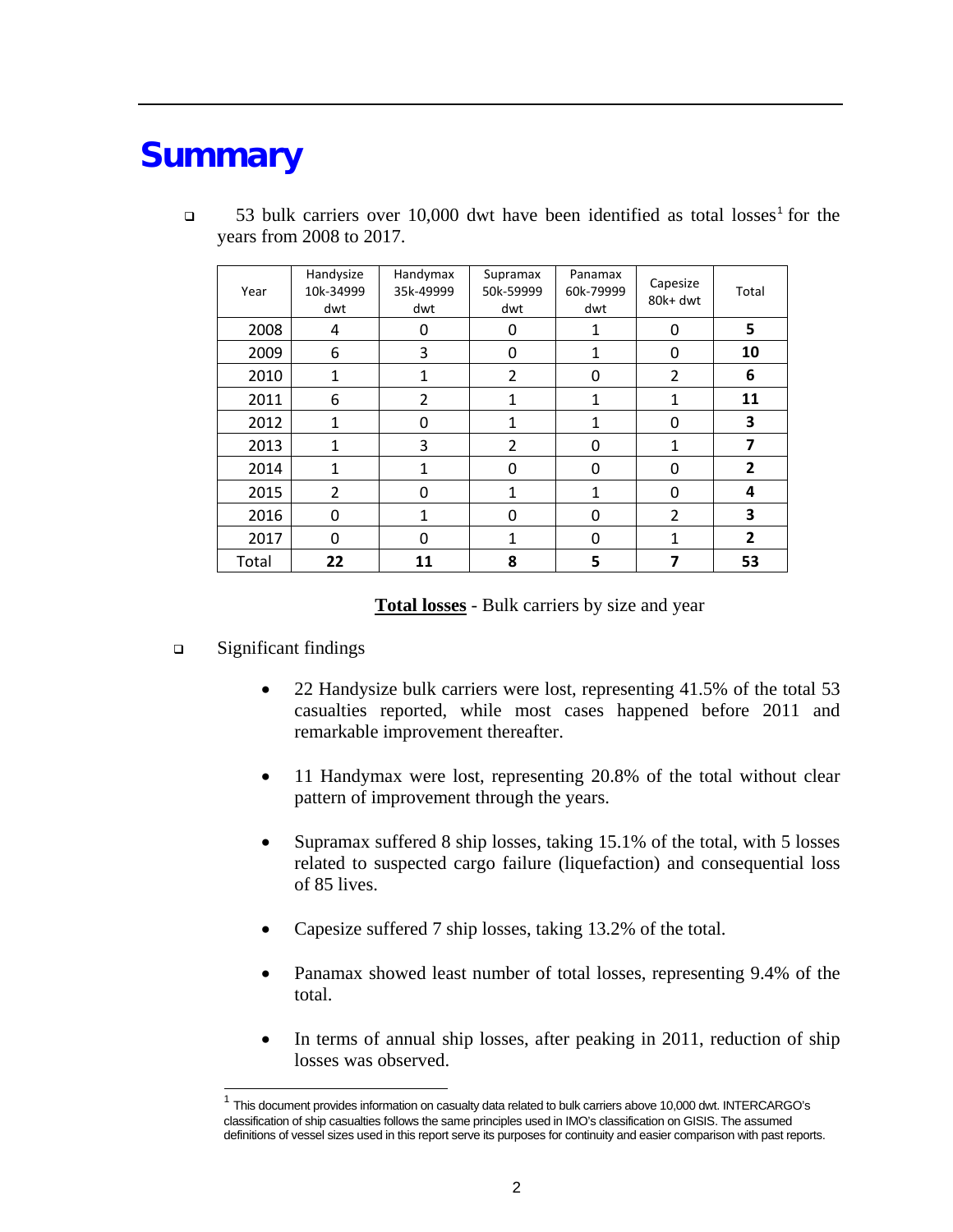











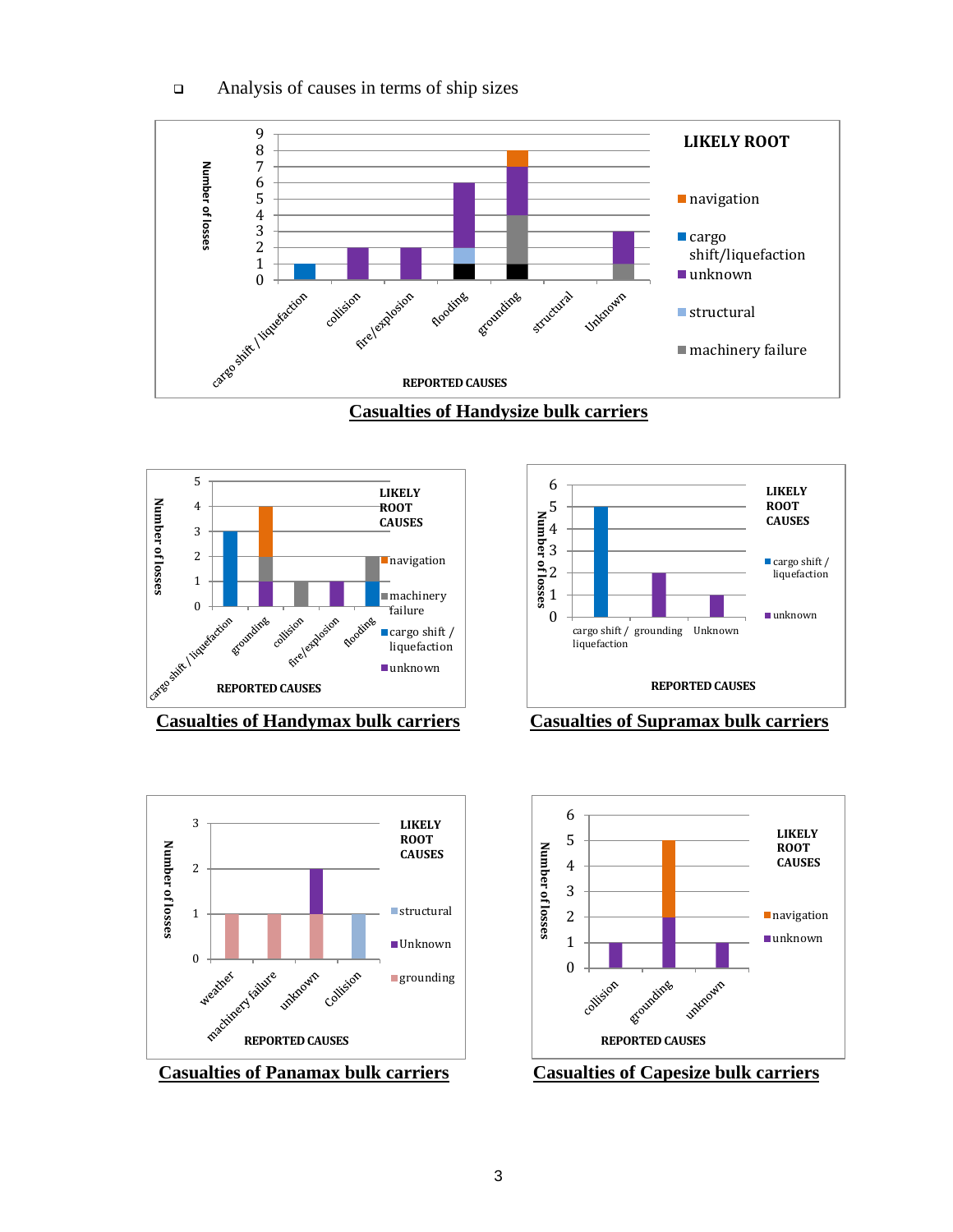## Analysis of total losses for previous ten years 2008 to 2017

- $\Box$  53 bulk carriers over 10,000 dwt have been identified as lost, or on average 5 ships per year.
- 202 crewmembers have lost their lives as consequence, or on average 20 lives lost per year.
- $\Box$  24.2 years was the average age of the bulk carriers lost.
- 2.77 million dwt have been lost, or on average 276,508 dwt per year.

| <b>Reported cause</b>       | Losses of life | Losses of ships | Likely root cause        | Losses of ships |
|-----------------------------|----------------|-----------------|--------------------------|-----------------|
| Cargo<br>shift/liquefaction | 101            | 9               | Cargo failure            | 9               |
| <b>Collision</b>            | 0              | 4               | <b>Machinery failure</b> | 1               |
|                             |                |                 | <b>Unknown</b>           | 3               |
| Fire/explosion              | 16             | 3               | <b>Unknown</b>           | 3               |
|                             |                |                 | <b>Unknown</b>           | 5               |
|                             |                | 8               | <b>Collision</b>         | 0               |
| <b>Flooding</b>             | 14             |                 | <b>Machinery failure</b> | 1               |
|                             |                |                 | Weather                  | 1               |
|                             |                |                 | <b>Structural</b>        | 1               |
|                             |                | 22              | <b>Machinery failure</b> | 5               |
|                             |                |                 | <b>Navigation</b>        | 6               |
| Grounding                   | 10             |                 | <b>Unknown</b>           | 9               |
|                             |                |                 | Weather                  | $\overline{2}$  |
|                             | 0              | $\mathbf{1}$    | <b>Unknown</b>           | 0               |
| <b>Structural</b>           |                |                 | <b>Collision</b>         | $\overline{1}$  |
|                             |                |                 | <b>Unknown</b>           | 5               |
| <b>Unknown</b>              | 61             | 6               | Weather                  | 0               |
|                             |                |                 | <b>Machinery failure</b> | 1               |
| <b>TOTAL</b>                | 202            | 53              |                          | 53              |

### Losses by cause

 The highest loss of life has been attributed to **Cargo failure (liquefaction)**, totalling 101 lives lost or 50.0% of total loss of life resulted from the 9 casualties.

 The most common reported cause of ship losses has been **Grounding**, totalling 22 losses or 41.5 % of total losses.

Losses due to **Flooding** for 8 ships (15.1%) and 14 lives (6.9%) have been significant.

 Losses of lives resulted from 6 ships lost with **Unknown** causes accounted 61 lives, or 30.2% of total life losses, among them the 2 casualties in 2017 (Stellar Daisy and Emerald Star) causing 32 lives lost.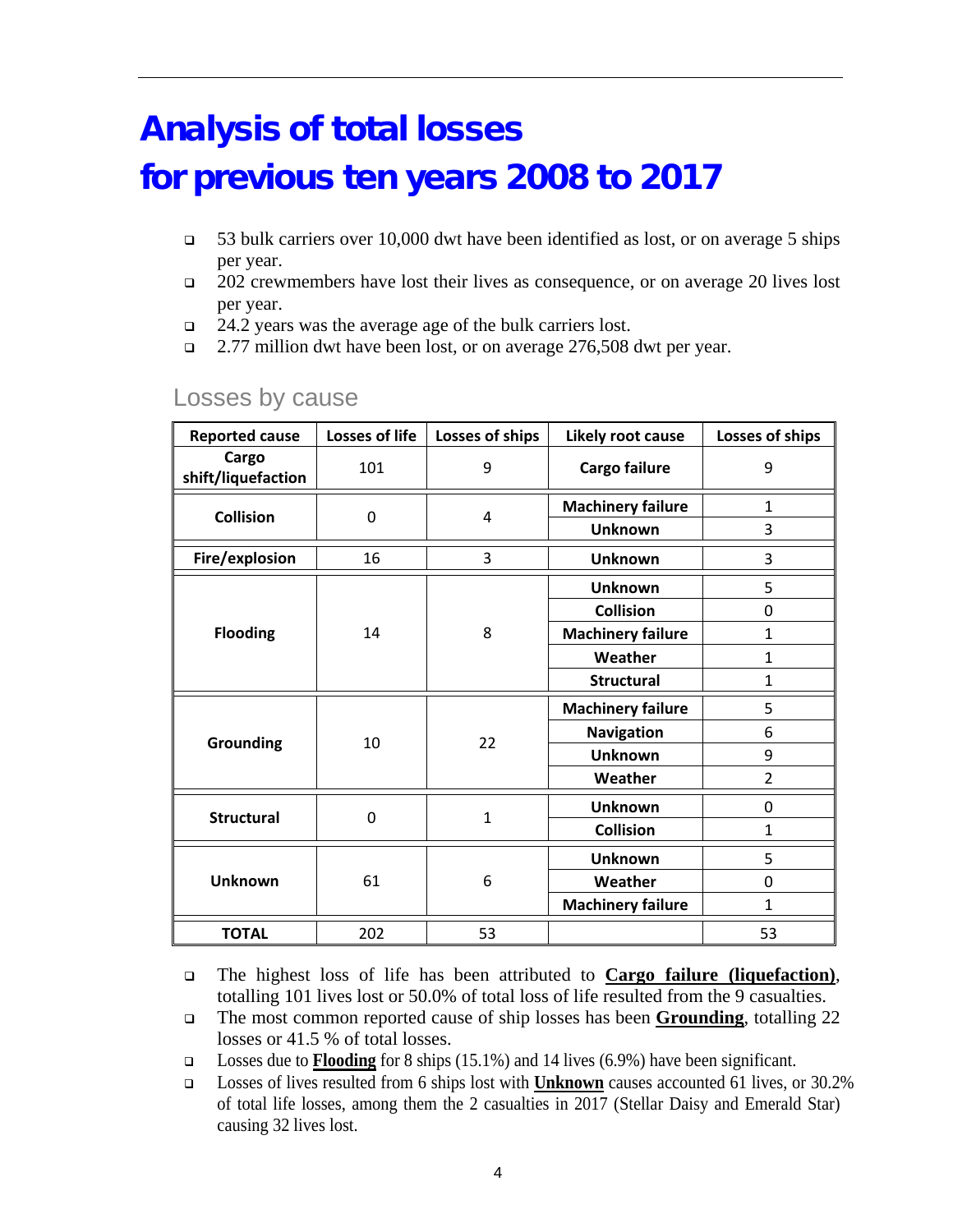### Losses by bulk carrier size



Losses by age

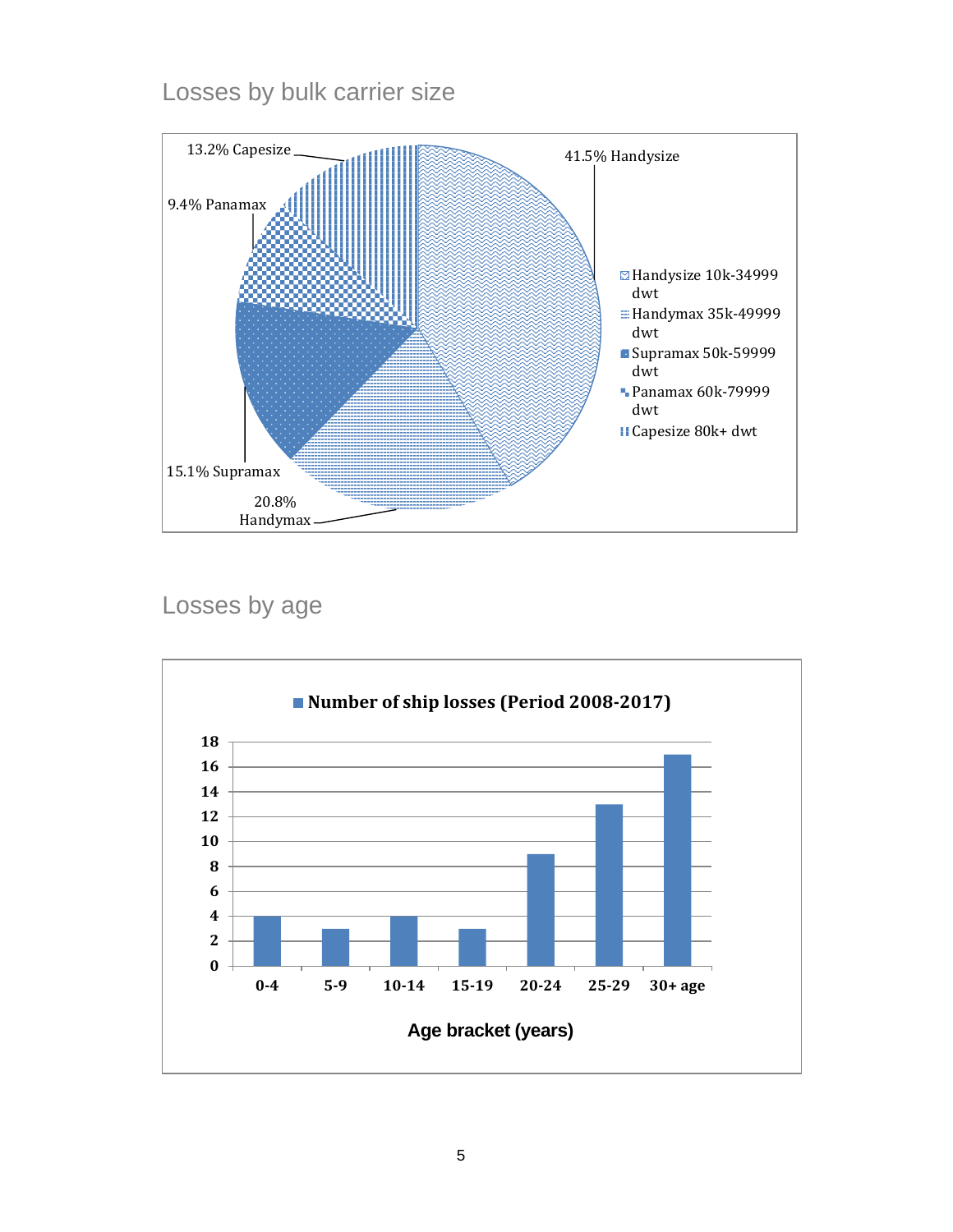## Losses by dwt

| Year         | 2008    | 2009    | 2010    | 2011    | 2012    | 2013    | 2014   | 2015    | 2016    | 2017   |
|--------------|---------|---------|---------|---------|---------|---------|--------|---------|---------|--------|
| Losses (dwt) | 149.550 | 347.500 | 461.666 | 528.009 | 154.526 | 411.936 | 63.580 | 184.970 | 375.386 | 87.963 |



### Losses by average age

| Year        | 2008 | 2009 | 2010 | 2011 | 2012 | 2013 | 2014 | 2015 | 2016 | 2017 |
|-------------|------|------|------|------|------|------|------|------|------|------|
| Average age | 26.8 | 34.3 | 19.3 | 24.0 | 20.7 | 21.3 | 28.5 | 14.5 | 19.7 | 16.5 |

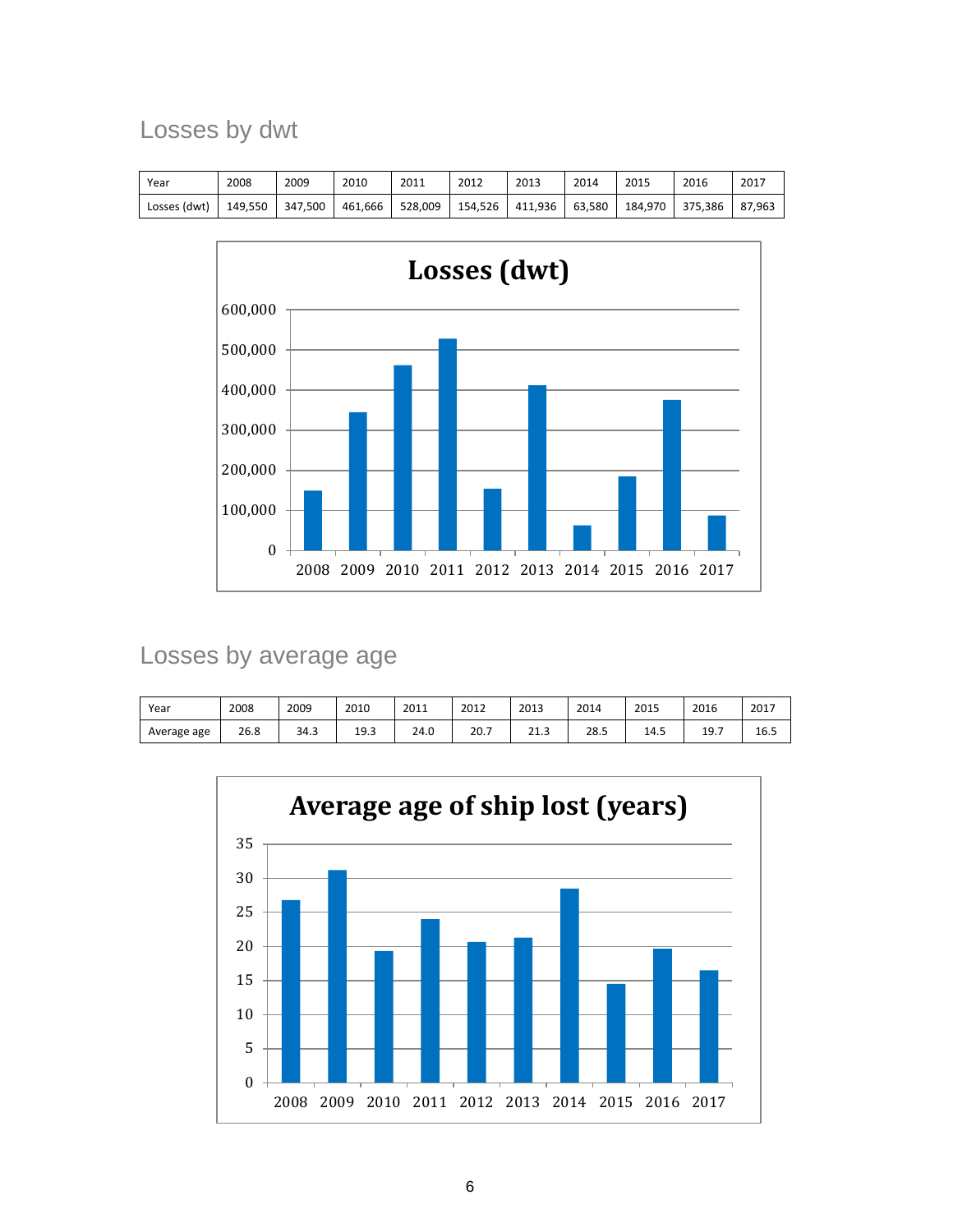### Losses of life

| Year         | 2008 | 2009 | 2010 | 2011 | 2012 | 2013    | 2014 | 2015 | 2016 | 2017 |
|--------------|------|------|------|------|------|---------|------|------|------|------|
| Loss of life | 14   | 39   | 45   | 39   |      | <b></b> |      | 18   |      | ے ب  |



## Flag State Performance - Report of Investigation submitted to IMO's Global Integrated Shipping Information System (GISIS)

Lessons learnt from past incidents play an important role in determining where additional safety improvement is necessary. At the end of Jan 2018, 24 of the 53 bulk carrier losses in this analysis have had investigation reports made available on IMO GISIS [\(https://gisis.imo.org/Public/Default.aspx\)](https://gisis.imo.org/Public/Default.aspx), representing 45.3%. The average time from incident to a report becoming available has been 21.8 months for these investigations. The following is an analysis of flag State reporting on the casualties identified that have been

| The following is an analysis of flag State reporting on the casualties identified that have been |  |
|--------------------------------------------------------------------------------------------------|--|
| made available on the IMO GISIS database.                                                        |  |

| <b>Flag</b>      | No. of cases   | <b>GISIS with Reports</b> | Average Months* | <b>GISIS without report</b> |
|------------------|----------------|---------------------------|-----------------|-----------------------------|
| <b>Bahamas</b>   | 1              | 1                         | 7               |                             |
| Belize           | 1              |                           |                 | 1                           |
| China            | $\overline{2}$ |                           |                 | $\overline{2}$              |
| Comoros          | $\mathbf{1}$   |                           |                 | 1                           |
| Cyprus           | 2              |                           |                 | 2                           |
| Hong Kong, China | 5              | $\overline{2}$            | 20.5            | 3                           |
| Korea            | 3              | 1                         | 12              | $\overline{2}$              |
| Liberia          | 3              | 1                         | 26              | $\overline{2}$              |
| Malta            | 3              | 3                         | 42              |                             |
| Marshall Islands | $\mathbf{1}$   |                           |                 | $\mathbf{1}$                |
| Mexico           | 1              |                           |                 | 1                           |
| Mongolia         | 1              |                           |                 | 1                           |
| Panama           | 25             | 15                        | 20              | 10                          |
| Turkey           | 3              | 1                         | 12              | $\overline{2}$              |
| Vietnam          | 1              |                           |                 | 1                           |
| <b>Total</b>     | 53             | 24                        | 21.83           | 29                          |

\*Average months: from the incident date to the date of the reports shown with GISIS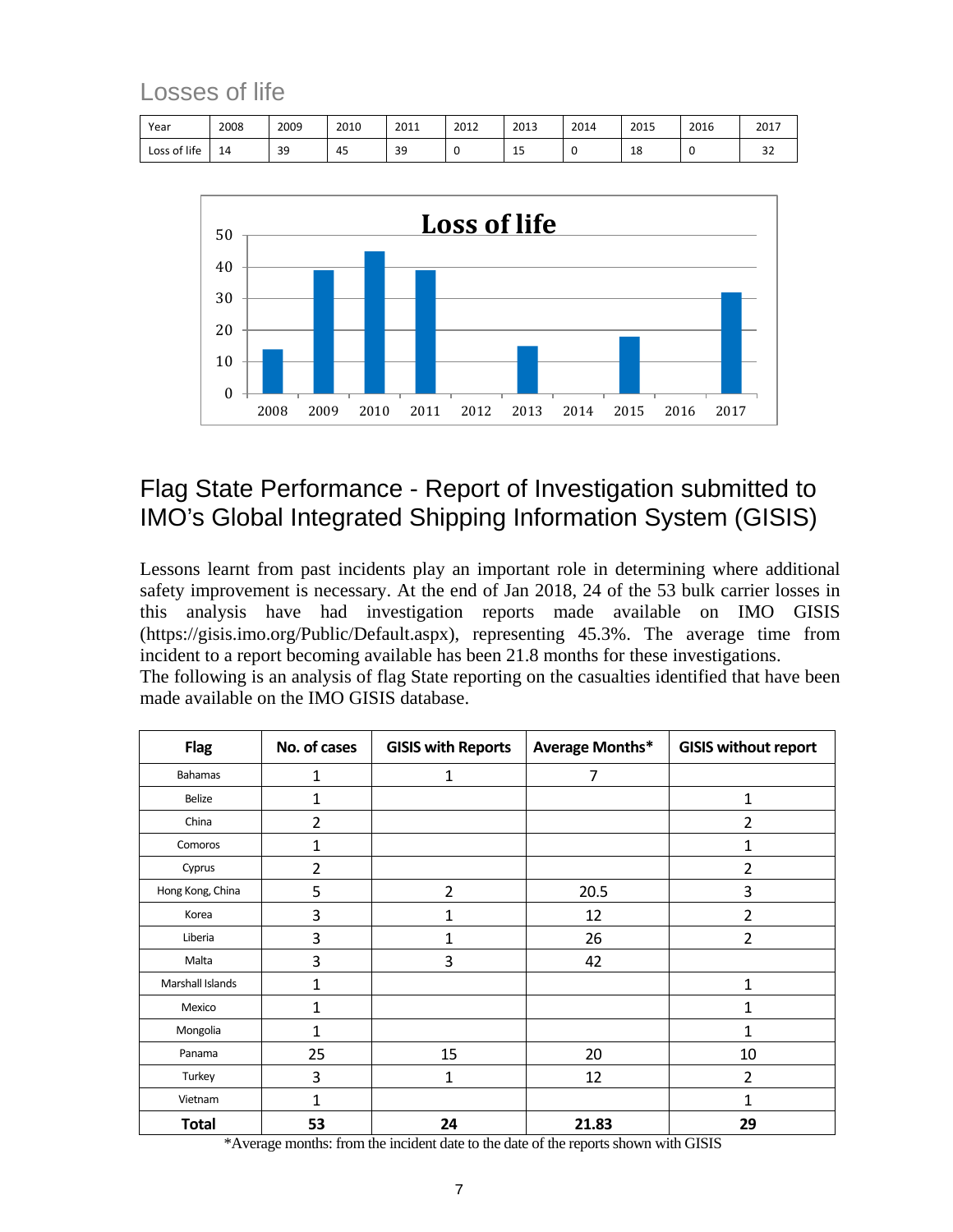### Casualty list

Between January 2008 and December 2017, fifty three (53) bulk carrier casualties have been identified as total losses and are listed in the following pages of this report.

The Equasis website, IMO GISIS and other public sources were used to compile the data contained within this report. Due to the limited information available it is likely that errors exist, and consequently readers and users of this report, seeking confirmation regarding the accuracy and/or updates of the compiled data, are recommended to contact the relevant shipowners and flag States.

| Name              | IMO No.                                                                                                      | <b>Incident Date</b>                                                                                                | Deadweight | <b>Built</b> | Flag    | <b>Class</b> | Loss of life |  |  |  |
|-------------------|--------------------------------------------------------------------------------------------------------------|---------------------------------------------------------------------------------------------------------------------|------------|--------------|---------|--------------|--------------|--|--|--|
| Da Ji             | 7526182                                                                                                      | 13-Jan-08                                                                                                           | 27036      | 1997         | Panama  | <b>CCS</b>   | 12           |  |  |  |
|                   |                                                                                                              | Reported cause: Flooding (Likely root cause: Weather) - with about 24,470 MT of granite powder. Due to              |            |              |         |              |              |  |  |  |
|                   |                                                                                                              | strong NE monsoon and/or storm, water filled into fore peak tank, cargo hold No.1, No.2, so on. and water           |            |              |         |              |              |  |  |  |
|                   | flooding over all decks and ship sank.                                                                       |                                                                                                                     |            |              |         |              |              |  |  |  |
|                   | Investigation report on IMO GISIS: available on 2009.05.08 (16 months from incident date)                    |                                                                                                                     |            |              |         |              |              |  |  |  |
| Name              | IMO No.                                                                                                      | <b>Incident Date</b>                                                                                                | Deadweight | <b>Built</b> | Flag    | <b>Class</b> | Loss of life |  |  |  |
| Jinshan           | 7501273                                                                                                      | 18-Feb-08                                                                                                           | 18694      | 1976         | Panama  | <b>NK</b>    | 2            |  |  |  |
|                   | Reported cause: Flooding (Likely root cause: Structural) - a breach in the hull was identified and water was |                                                                                                                     |            |              |         |              |              |  |  |  |
|                   | found to be entering the 4th hatch and sank.                                                                 |                                                                                                                     |            |              |         |              |              |  |  |  |
|                   |                                                                                                              | Investigation report on IMO GISIS: available on 2008.12.03 (10 months from incident date)                           |            |              |         |              |              |  |  |  |
| Name              | IMO No.                                                                                                      | <b>Incident Date</b>                                                                                                | Deadweight | <b>Built</b> | Flag    | <b>Class</b> | Loss of life |  |  |  |
| <b>GOLDEN</b>     | 7602845                                                                                                      | 05-Jul-08                                                                                                           | 22313      | 1976         | Panama  | <b>IRS</b>   | $\mathbf{0}$ |  |  |  |
| STAR <sub>I</sub> | Reported cause: Grounding (Likely root cause: Unknown) - ran aground, under pilotage, and broken up          |                                                                                                                     |            |              |         |              |              |  |  |  |
|                   |                                                                                                              |                                                                                                                     |            |              |         |              |              |  |  |  |
|                   |                                                                                                              | Investigation report on IMO GISIS: available on 2009.09.22 (14 months from incident date)                           |            |              |         |              |              |  |  |  |
| Name              | IMO No.                                                                                                      | <b>Incident Date</b>                                                                                                | Deadweight | <b>Built</b> | Flag    | Class        | Loss of life |  |  |  |
| Fedra             | 8208713                                                                                                      | 10-Oct-08                                                                                                           | 63940      | 1984         | Liberia | GL           | $\mathbf{0}$ |  |  |  |
|                   |                                                                                                              | Reported cause: Grounding (Likely root cause: Machinery failure) - suffered main engine failure at anchorage        |            |              |         |              |              |  |  |  |
|                   |                                                                                                              | off Gibraltar; bad weather caused the vessel to crash repeatedly into rocky cliffs, resulting in total destruction. |            |              |         |              |              |  |  |  |
|                   |                                                                                                              | Investigation report on IMO GISIS: No                                                                               |            |              |         |              |              |  |  |  |
| Name              | IMO No.                                                                                                      | <b>Incident Date</b>                                                                                                | Deadweight | <b>Built</b> | Flag    | <b>Class</b> | Loss of life |  |  |  |
| Golden Star       | 7709629                                                                                                      | 30-Nov-08                                                                                                           | 17567      | 1978         | Panama  | <b>CCRS</b>  | $\Omega$     |  |  |  |
|                   |                                                                                                              | Reported cause: Grounding (Likely root cause: Weather) - Due to dragging of anchor in rough weather                 |            |              |         |              |              |  |  |  |
|                   |                                                                                                              | continued drifting to Hondat Island and ran aground with severe damages, causing flooding of cargo holds.           |            |              |         |              |              |  |  |  |
|                   |                                                                                                              | Investigation report on IMO GISIS: No                                                                               |            |              |         |              |              |  |  |  |

#### **2008**

| Name         | IMO No.                                                                                                       | Incident Date | Deadweight | <b>Built</b> | Flag        | Class     | Loss of life |  |  |  |
|--------------|---------------------------------------------------------------------------------------------------------------|---------------|------------|--------------|-------------|-----------|--------------|--|--|--|
| Te Hsing     | 7701550                                                                                                       | 23-Jul-09     | 27046      | 1977         | Panama      | NΚ        | 16           |  |  |  |
|              | Reported cause: Fire / Explosion (Likely root cause: Unknown) - Coal cargo had fire on board in Sulawesi Sea. |               |            |              |             |           |              |  |  |  |
|              | Investigation report on IMO GISIS: available on 2011.07. 17 (24 months from incident date)                    |               |            |              |             |           |              |  |  |  |
| <b>Name</b>  | IMO No.                                                                                                       | Incident Date | Deadweight | <b>Built</b> | <b>Flag</b> | Class     | Loss of life |  |  |  |
| Joannis N.K. | 7700946                                                                                                       | 23-Jul-09     | 23791      | 1977         | Panama      | <b>NK</b> | 0            |  |  |  |
|              | Reported cause: Flooding (Likely root cause: Unknown) - Taking on water, carrying a cargo of 22,500 tonnes of |               |            |              |             |           |              |  |  |  |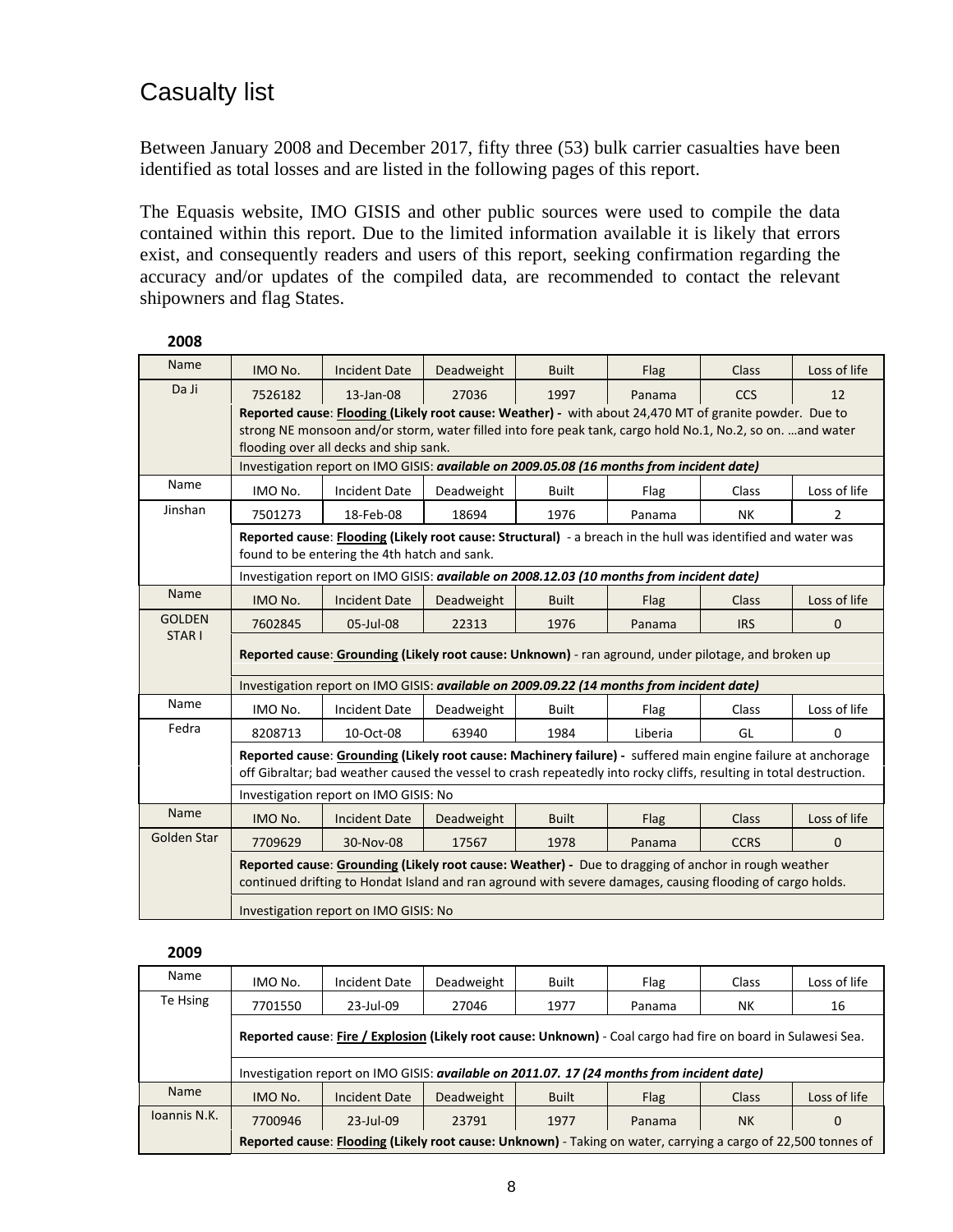|                                         | sugar.                                                                                                                                                                           |                                                                                                                                                                                                                                  |            |              |                     |              |              |  |  |  |
|-----------------------------------------|----------------------------------------------------------------------------------------------------------------------------------------------------------------------------------|----------------------------------------------------------------------------------------------------------------------------------------------------------------------------------------------------------------------------------|------------|--------------|---------------------|--------------|--------------|--|--|--|
| Name                                    |                                                                                                                                                                                  | Investigation report on IMO GISIS: No                                                                                                                                                                                            |            |              |                     |              |              |  |  |  |
| <b>Chang Ying</b>                       | IMO No.                                                                                                                                                                          | <b>Incident Date</b>                                                                                                                                                                                                             | Deadweight | Built        | Flag                | Class        | Loss of life |  |  |  |
|                                         | 7512600                                                                                                                                                                          | 08-Aug-09                                                                                                                                                                                                                        | 61374      | 1976         | Panama              | unknown      | 22           |  |  |  |
|                                         | Taiwan and sank.                                                                                                                                                                 | Reported cause: <i>Unknown</i> (Likely root cause: Unknown) - caught by typhoon Morakot in the south-east of                                                                                                                     |            |              |                     |              |              |  |  |  |
|                                         |                                                                                                                                                                                  | Investigation report on IMO GISIS: No                                                                                                                                                                                            |            |              |                     |              |              |  |  |  |
| Name                                    | IMO No.                                                                                                                                                                          | <b>Incident Date</b>                                                                                                                                                                                                             | Deadweight | <b>Built</b> | Flag                | Class        | Loss of life |  |  |  |
| Lady Belinda                            | 7046261                                                                                                                                                                          | 24-Aug-09                                                                                                                                                                                                                        | 20005      | 1971         | Comoros             | <b>KCS</b>   | $\mathbf{0}$ |  |  |  |
|                                         | Reported cause: Collision (Likely root cause: Unknown) - sank after colliding with the Muong Chuoi Bridge in<br>Ho Chi Minh City                                                 |                                                                                                                                                                                                                                  |            |              |                     |              |              |  |  |  |
|                                         | Investigation report on IMO GISIS: No                                                                                                                                            |                                                                                                                                                                                                                                  |            |              |                     |              |              |  |  |  |
| Name                                    | IMO No.                                                                                                                                                                          | <b>Incident Date</b>                                                                                                                                                                                                             | Deadweight | <b>Built</b> | Flag                | Class        | Loss of life |  |  |  |
| Gulser Ana                              | 8418289                                                                                                                                                                          | 26-Aug-09                                                                                                                                                                                                                        | 40835      | 1985         | Turkey              | <b>NK</b>    | 0            |  |  |  |
|                                         | Reported cause: Grounding (Likely root cause: Unknown) - ran aground off the Madagascan coast at Faux<br>Cap.                                                                    |                                                                                                                                                                                                                                  |            |              |                     |              |              |  |  |  |
|                                         | Investigation report on IMO GISIS: No                                                                                                                                            |                                                                                                                                                                                                                                  |            |              |                     |              |              |  |  |  |
| Name                                    | IMO No.                                                                                                                                                                          | <b>Incident Date</b>                                                                                                                                                                                                             | Deadweight | <b>Built</b> | Flag                | <b>Class</b> | Loss of life |  |  |  |
| Seli 1                                  | 7814149                                                                                                                                                                          | 09-Sep-09                                                                                                                                                                                                                        | 30529      | 1980         | Turkey              | TL.          | $\mathbf{0}$ |  |  |  |
|                                         | off Bloubergstrand near Table Bay by strong westerly winds.                                                                                                                      | Reported cause: Grounding (Likely root cause: Machinery failure) - suffering engine failure, driven aground                                                                                                                      |            |              |                     |              |              |  |  |  |
|                                         | Investigation report on IMO GISIS: available on 2010.08.19 (12 months from incident date)                                                                                        |                                                                                                                                                                                                                                  |            |              |                     |              |              |  |  |  |
| Name                                    | IMO No.                                                                                                                                                                          | <b>Incident Date</b>                                                                                                                                                                                                             | Deadweight | <b>Built</b> | Flag                | Class        | Loss of life |  |  |  |
| <b>Black Rose</b>                       | 7602455                                                                                                                                                                          | 09-Sep-09                                                                                                                                                                                                                        | 37657      | 1977         | Mongolia            | unknown      | $\mathbf{1}$ |  |  |  |
|                                         | Ore Fines (laterite/clay ore).                                                                                                                                                   | Reported cause: Cargo shift/liquefaction (Likely root cause: Cargo shift/liquefaction) - Carrying Indian Iron                                                                                                                    |            |              |                     |              |              |  |  |  |
|                                         |                                                                                                                                                                                  | Investigation report on IMO GISIS: No                                                                                                                                                                                            |            |              |                     |              |              |  |  |  |
| <b>Name</b>                             | IMO No.                                                                                                                                                                          | <b>Incident Date</b>                                                                                                                                                                                                             | Deadweight | <b>Built</b> | Flag                | <b>Class</b> | Loss of life |  |  |  |
| Wan Shou                                | 8601197                                                                                                                                                                          | 11-Oct-09                                                                                                                                                                                                                        | 39837      | 1990         | China               | <b>CCS</b>   | $\mathbf{0}$ |  |  |  |
| Shan                                    | Reported cause: Flooding (Likely root cause: Machinery failure) - taking on water after encountering engine<br>trouble and sank off the coast of the Philippines' Lubang Island. |                                                                                                                                                                                                                                  |            |              |                     |              |              |  |  |  |
|                                         |                                                                                                                                                                                  | Investigation report on IMO GISIS: No                                                                                                                                                                                            |            |              |                     |              |              |  |  |  |
| Name                                    | IMO No.                                                                                                                                                                          | <b>Incident Date</b>                                                                                                                                                                                                             | Deadweight | Built        | Flag                | Class        | Loss of life |  |  |  |
| Asian Forest<br>(It was                 | 9369112                                                                                                                                                                          | 17-Jul-09                                                                                                                                                                                                                        | 14434      | 2007         | Hong Kong,<br>China | NΚ           | 0            |  |  |  |
| categorised<br>as General<br>Cargo ship |                                                                                                                                                                                  | Reported cause: Cargo shift/liquefaction (Likely root cause: Cargo shift/liquefaction) - loaded with 13,600<br>tons of Indian Iron Ore Fines (laterite/clay ore); it was rainy monsoon season in India at that time of the year. |            |              |                     |              |              |  |  |  |
| with Equasis)                           |                                                                                                                                                                                  | Investigation report on IMO GISIS: No                                                                                                                                                                                            |            |              |                     |              |              |  |  |  |
| Name                                    | IMO No.                                                                                                                                                                          | <b>Incident Date</b>                                                                                                                                                                                                             | Deadweight | <b>Built</b> | Flag                | Class        | Loss of life |  |  |  |
| Algoport                                | 7810844                                                                                                                                                                          | 05-Sep-09                                                                                                                                                                                                                        | 31970      | 1979         | Turkey              | unknown      | $\mathbf 0$  |  |  |  |
|                                         |                                                                                                                                                                                  | Reported cause: <b>Flooding (Likely root cause: Unknown)</b> - the vessel broke in half and sank in heavy seas<br>while under tow for conversion. There were no injuries or loss of life in the accident.                        |            |              |                     |              |              |  |  |  |
|                                         |                                                                                                                                                                                  | Investigation report on IMO GISIS: No                                                                                                                                                                                            |            |              |                     |              |              |  |  |  |

| Name          | IMO No. | <b>Incident Date</b> | Deadweight | <b>Built</b> | Flag       | Class     | Loss of life |
|---------------|---------|----------------------|------------|--------------|------------|-----------|--------------|
| <b>Bright</b> |         |                      |            |              | Hong Kong, |           |              |
| Centurv       | 9138977 | 02-May-10            | 187839     | 1997         | China      | <b>NK</b> |              |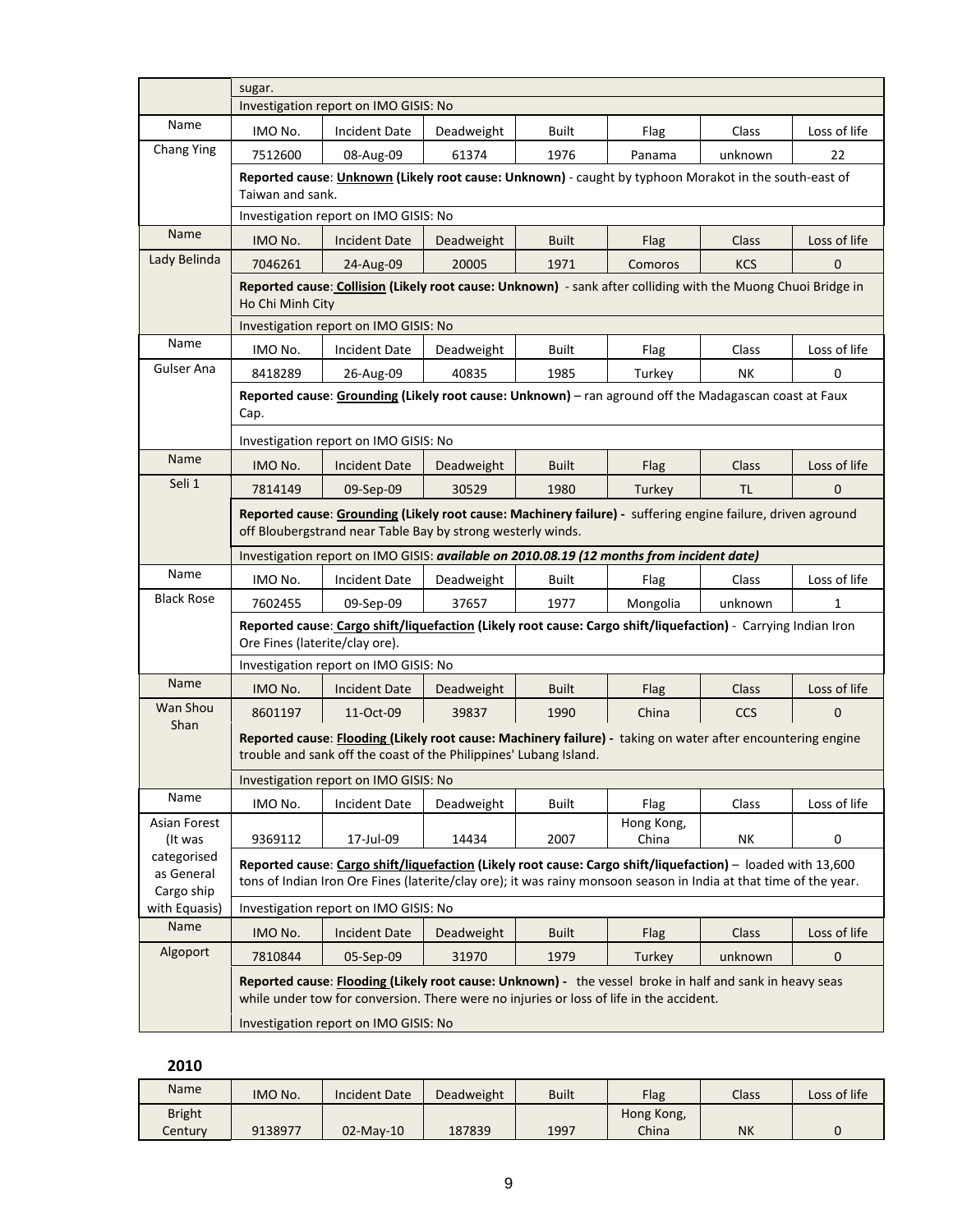|              |                                       | Reported cause: Collision (Likely root cause: Unknown) - Following collision, took in water and foundered in<br>about 30 minutes with full cargo of iron ore. |            |              |        |              |              |  |  |  |
|--------------|---------------------------------------|---------------------------------------------------------------------------------------------------------------------------------------------------------------|------------|--------------|--------|--------------|--------------|--|--|--|
|              | Investigation report on IMO GISIS: No |                                                                                                                                                               |            |              |        |              |              |  |  |  |
| Name         | IMO No.                               | <b>Incident Date</b>                                                                                                                                          | Deadweight | <b>Built</b> | Flag   | Class        | Loss of life |  |  |  |
| Oriental     | 8315308                               | 12-Apr-10                                                                                                                                                     | 87221      | 1984         | Korea  | <b>KR</b>    | 0            |  |  |  |
| Hope         |                                       | Reported cause: Grounding (Likely root cause: Unknown) - stranded on reef in the East China Sea off leo Islet,<br>South Korea and declared total loss.        |            |              |        |              |              |  |  |  |
|              |                                       | Investigation report on IMO GISIS: No                                                                                                                         |            |              |        |              |              |  |  |  |
| Name         | IMO No.                               | <b>Incident Date</b>                                                                                                                                          | Deadweight | <b>Built</b> | Flag   | <b>Class</b> | Loss of life |  |  |  |
| Jian Fu Star | 8106379                               | 27-Oct-10                                                                                                                                                     | 45108      | 1983         | Panama | <b>ABS</b>   | 13           |  |  |  |
|              |                                       | Reported cause: Cargo shift/liquefaction (Likely root cause: Cargo shift/liquefaction) - Nickel Ore liquefaction<br>loaded from Indonesia.                    |            |              |        |              |              |  |  |  |
|              |                                       | Investigation report on IMO GISIS: available on 2014.5.13 (31 months from incident date)                                                                      |            |              |        |              |              |  |  |  |
| Name         | IMO No.                               | <b>Incident Date</b>                                                                                                                                          | Deadweight | <b>Built</b> | Flag   | Class        | Loss of life |  |  |  |
| Jianmao 9    | 7518915                               | 09-Nov-10                                                                                                                                                     | 34456      | 1976         | Panama | BKI          | 0            |  |  |  |
|              | in heavy weather.                     | Reported cause: Flooding (Likely root cause: Unknown) - took water in holds and sank in the South China Sea,                                                  |            |              |        |              |              |  |  |  |
|              |                                       | Investigation report on IMO GISIS: No                                                                                                                         |            |              |        |              |              |  |  |  |
| Name         | IMO No.                               | <b>Incident Date</b>                                                                                                                                          | Deadweight | <b>Built</b> | Flag   | <b>Class</b> | Loss of life |  |  |  |
| <b>Nasco</b> | 9467861                               | 10-Nov-10                                                                                                                                                     | 56893      | 2009         | Panama | <b>CCS</b>   | 22           |  |  |  |
| Diamond      | loaded from Indonesia.                | Reported cause: Cargo shift/liquefaction (Likely root cause: Cargo shift/liquefaction) - Nickel Ore liquefaction                                              |            |              |        |              |              |  |  |  |
|              |                                       | Investigation report on IMO GISIS: available on 2013.5.13 (30 months from incident date)                                                                      |            |              |        |              |              |  |  |  |
| Name         | IMO No.                               | <b>Incident Date</b>                                                                                                                                          | Deadweight | <b>Built</b> | Flag   | Class        | Loss of life |  |  |  |
| Hong Wei     | 9230139                               | 03-Dec-10                                                                                                                                                     | 50149      | 2001         | Panama | <b>NK</b>    | 10           |  |  |  |
|              | loaded from Indonesia.                | Reported cause: Cargo shift/liquefaction (Likely root cause: Cargo shift/liquefaction) - Nickel Ore liquefaction                                              |            |              |        |              |              |  |  |  |
|              |                                       | Investigation report on IMO GISIS: available on 2013.5.13. (29 months from incident date)                                                                     |            |              |        |              |              |  |  |  |

| Name        | IMO No.                                                                                                                                          | <b>Incident Date</b>                                                                                      | Deadweight | <b>Built</b> | <b>Flag</b> | <b>Class</b> | Loss of life |  |  |  |  |
|-------------|--------------------------------------------------------------------------------------------------------------------------------------------------|-----------------------------------------------------------------------------------------------------------|------------|--------------|-------------|--------------|--------------|--|--|--|--|
| Oliva       | 9413705                                                                                                                                          | 16-Mar-11                                                                                                 | 75208      | 2009         | Malta       | Unknown      | 0            |  |  |  |  |
|             | Reported cause: Grounding (Likely root cause: Unknown) – Ran aground with a cargo of soya beans in bulk.                                         |                                                                                                           |            |              |             |              |              |  |  |  |  |
|             |                                                                                                                                                  | Investigation report on IMO GISIS: available on 2012.09.29 (18 months from incident date)                 |            |              |             |              |              |  |  |  |  |
| Name        | IMO No.                                                                                                                                          | <b>Incident Date</b>                                                                                      | Deadweight | <b>Built</b> | Flag        | Class        | Loss of life |  |  |  |  |
| Costis      | 8316314                                                                                                                                          | 22-Mar-11                                                                                                 | 29112      | 1984         | Panama      | <b>NK</b>    | 0            |  |  |  |  |
|             | Reported cause: Unknown (Likely root cause: Unknown) - disabled, with flooded engine room.                                                       |                                                                                                           |            |              |             |              |              |  |  |  |  |
|             | Investigation report on IMO GISIS: No                                                                                                            |                                                                                                           |            |              |             |              |              |  |  |  |  |
| <b>Name</b> | IMO No.                                                                                                                                          | Incident Date                                                                                             | Deadweight | <b>Built</b> | Flag        | <b>Class</b> | Loss of life |  |  |  |  |
| Mirach      | 8116881                                                                                                                                          | 01-Apr-11                                                                                                 | 27192      | 1982         | Panama      | <b>ABS</b>   | $\Omega$     |  |  |  |  |
|             | Reported cause: Grounding (Likely root cause: Unknown) - stranded and sustained damage to the hull and<br>took water in holds Nos. 1, 2,3 and 4. |                                                                                                           |            |              |             |              |              |  |  |  |  |
|             |                                                                                                                                                  | Investigation report on IMO GISIS: available on 2012.02.29 (11 months)                                    |            |              |             |              |              |  |  |  |  |
| Name        | IMO No.                                                                                                                                          | <b>Incident Date</b>                                                                                      | Deadweight | <b>Built</b> | Flag        | Class        | Loss of life |  |  |  |  |
| Sunny       | 8409800                                                                                                                                          | 26-Jun-11                                                                                                 | 152329     | 1987         | Panama      | DNV GL       | 0            |  |  |  |  |
| Partner     |                                                                                                                                                  | Reported cause: Grounding (Likely root cause: navigational error) - grounded off Indonesia with damage to |            |              |             |              |              |  |  |  |  |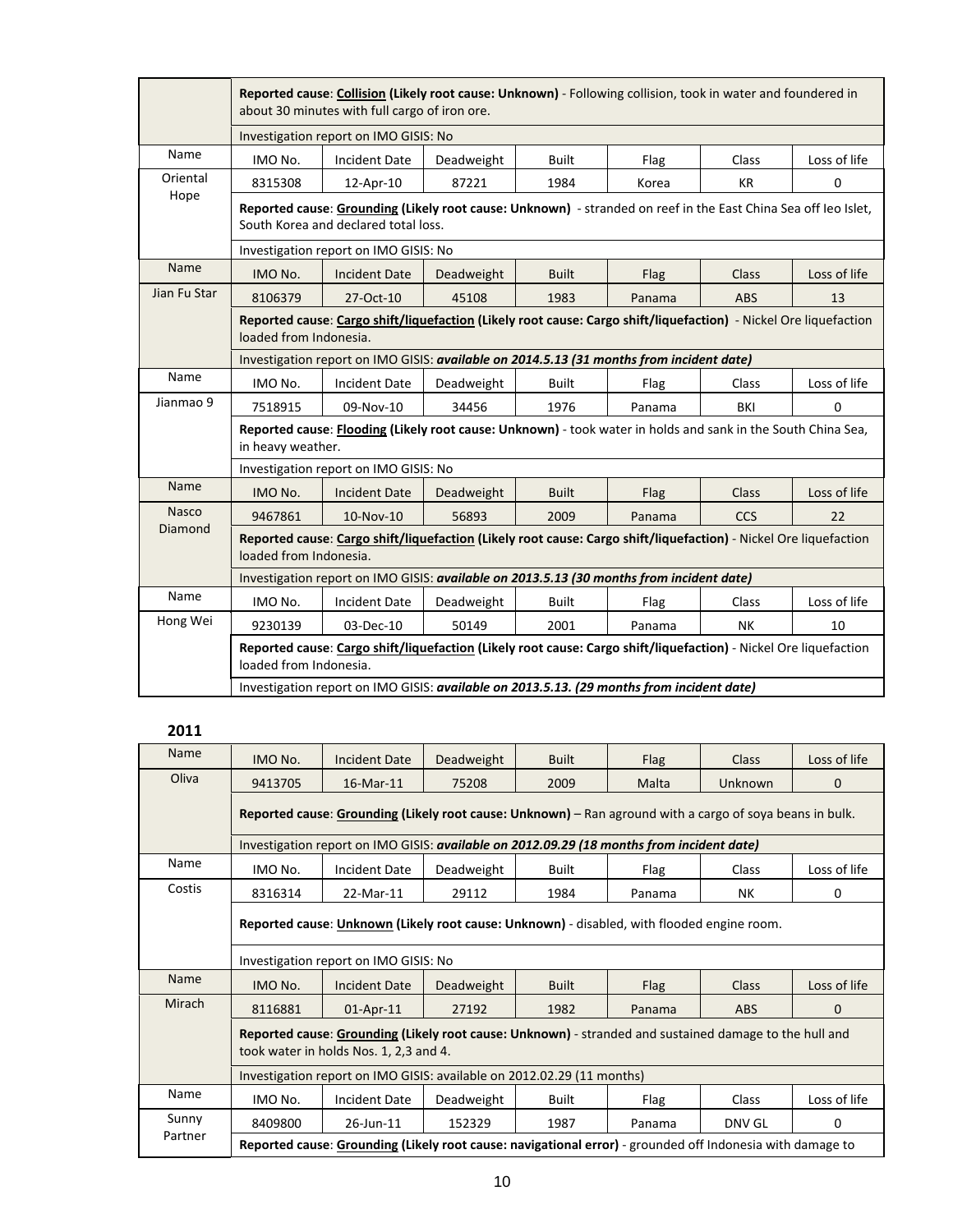|                    |                                                                                                   | hull while carrying a bauxite cargo.                                                                                                                                                                                                                                                                                                                                            |            |              |               |             |                |  |  |  |
|--------------------|---------------------------------------------------------------------------------------------------|---------------------------------------------------------------------------------------------------------------------------------------------------------------------------------------------------------------------------------------------------------------------------------------------------------------------------------------------------------------------------------|------------|--------------|---------------|-------------|----------------|--|--|--|
|                    |                                                                                                   | Investigation report on IMO GISIS: No                                                                                                                                                                                                                                                                                                                                           |            |              |               |             |                |  |  |  |
| Name               | IMO No.                                                                                           | <b>Incident Date</b>                                                                                                                                                                                                                                                                                                                                                            | Deadweight | <b>Built</b> | Flag          | Class       | Loss of life   |  |  |  |
| Rainbow            | 8106020                                                                                           | 18-Jul-11                                                                                                                                                                                                                                                                                                                                                                       | 33109      | 1982         | <b>Belize</b> | <b>BV</b>   | 0              |  |  |  |
|                    | Reported cause: Collision (Likely root cause: Unknown) - sank due to collision with another ship. |                                                                                                                                                                                                                                                                                                                                                                                 |            |              |               |             |                |  |  |  |
|                    | Investigation report on IMO GISIS: No                                                             |                                                                                                                                                                                                                                                                                                                                                                                 |            |              |               |             |                |  |  |  |
| Name               | IMO No.                                                                                           | Incident Date                                                                                                                                                                                                                                                                                                                                                                   | Deadweight | Built        | Flag          | Class       | Loss of life   |  |  |  |
| <b>B</b> Oceania   | 8806515                                                                                           | 29-Jul-11                                                                                                                                                                                                                                                                                                                                                                       | 38337      | 1990         | Malta         | Unknown     | 0              |  |  |  |
|                    |                                                                                                   | Reported cause: Collision (Likely root cause: Machinery failure) - suffered a complete black out and eventually<br>collided with another ship, and sustained major damages to the hull following the collision and subsequent<br>foundering in the Malacca Strait, Malaysia. Investigation Report by Transport Malta available at<br>https://mti.gov.mt/en/Pages/Main%20en.aspx |            |              |               |             |                |  |  |  |
|                    |                                                                                                   | Investigation report on IMO GISIS: available on 2017.01.3 (65 months)                                                                                                                                                                                                                                                                                                           |            |              |               |             |                |  |  |  |
| Name               | IMO No.                                                                                           | <b>Incident Date</b>                                                                                                                                                                                                                                                                                                                                                            | Deadweight | <b>Built</b> | Flag          | Class       | Loss of life   |  |  |  |
| <b>Rak Carrier</b> | 8106745                                                                                           | 04-Aug-11                                                                                                                                                                                                                                                                                                                                                                       | 36196      | 1984         | Panama        | <b>LR</b>   | $\mathbf 0$    |  |  |  |
|                    |                                                                                                   | Reported cause: Flooding (Likely root cause: Unknown) took water in her forward holds in heavy weather<br>while carrying 60,000 tonnes of Indonesian coal and sank in the Arabian Sea.                                                                                                                                                                                          |            |              |               |             |                |  |  |  |
|                    |                                                                                                   | Investigation report on IMO GISIS: No                                                                                                                                                                                                                                                                                                                                           |            |              |               |             |                |  |  |  |
| Name               | IMO No.                                                                                           | <b>Incident Date</b>                                                                                                                                                                                                                                                                                                                                                            | Deadweight | Built        | Flag          | Class       | Loss of life   |  |  |  |
| Angel 1            | 8112964                                                                                           | 08-Aug-11                                                                                                                                                                                                                                                                                                                                                                       | 34942      | 1984         | Panama        | GL          | 0              |  |  |  |
|                    |                                                                                                   | Reported cause: Grounding (Likely root cause: Machinery failure) - Sustained engine failure, drifted and<br>stranded on reef, sustained severe damage to the hull and sank whilst still under tow.                                                                                                                                                                              |            |              |               |             |                |  |  |  |
|                    |                                                                                                   | Investigation report on IMO GISIS: No                                                                                                                                                                                                                                                                                                                                           |            |              |               |             |                |  |  |  |
| Name               | IMO No.                                                                                           | <b>Incident Date</b>                                                                                                                                                                                                                                                                                                                                                            | Deadweight | <b>Built</b> | Flag          | Class       | Loss of life   |  |  |  |
| Jui Hsing          | 7400041                                                                                           | 03-Oct-11                                                                                                                                                                                                                                                                                                                                                                       | 18955      | 1974         | Panama        | <b>PMDS</b> | 10             |  |  |  |
|                    |                                                                                                   | Reported cause: Grounding (Likely root cause: Unknown) - anchored in coastal waters near Keelung, the ship<br>ran aground. With strong swell striking, the ship was broken and finally foundered.                                                                                                                                                                               |            |              |               |             |                |  |  |  |
|                    |                                                                                                   | Investigation report on IMO GISIS: available on 2012.03.23 (5 months from incident date)                                                                                                                                                                                                                                                                                        |            |              |               |             |                |  |  |  |
| Name               | IMO No.                                                                                           | <b>Incident Date</b>                                                                                                                                                                                                                                                                                                                                                            | Deadweight | Built        | Flag          | Class       | Loss of life   |  |  |  |
| <b>Bright Ruby</b> | 8604474                                                                                           | 21-Nov-11                                                                                                                                                                                                                                                                                                                                                                       | 26589      | 1987         | Korea         | NΚ          | $\overline{7}$ |  |  |  |
|                    |                                                                                                   | Reported cause: <i>Unknown</i> (Likely root cause: Machinery failure) - disabled about 100 miles west of Cape<br>Good Hope, and sank with 24,000 tons of corn in bulk due to machinery problems.                                                                                                                                                                                |            |              |               |             |                |  |  |  |
|                    |                                                                                                   | Investigation report on IMO GISIS: available on 2012.10.11 (12 months from incident date)                                                                                                                                                                                                                                                                                       |            |              |               |             |                |  |  |  |
| Name               | IMO No.                                                                                           | <b>Incident Date</b>                                                                                                                                                                                                                                                                                                                                                            | Deadweight | <b>Built</b> | Flag          | Class       | Loss of life   |  |  |  |
| Vinalines          | 9290907                                                                                           | 25-Dec-11                                                                                                                                                                                                                                                                                                                                                                       | 56040      | 2005         | Vietnam       | <b>NK</b>   | 22             |  |  |  |
| Queen              |                                                                                                   | Reported cause: Cargo shift/liquefaction (Likely root cause: Cargo shift/liquefaction) - Nickel Ore liquefaction<br>carrying 54,400 tons of Nikel ore from Indonesia's Morowali.                                                                                                                                                                                                |            |              |               |             |                |  |  |  |
|                    |                                                                                                   | Investigation report on IMO GISIS: No                                                                                                                                                                                                                                                                                                                                           |            |              |               |             |                |  |  |  |

| Name          | IMO No.                                                                                                                                                        | Incident Date | Deadweight | <b>Built</b> | Flag       | Class | Loss of life |  |  |  |
|---------------|----------------------------------------------------------------------------------------------------------------------------------------------------------------|---------------|------------|--------------|------------|-------|--------------|--|--|--|
| Ocean         |                                                                                                                                                                |               |            |              | Hong Kong, |       |              |  |  |  |
| <b>Breeze</b> | 9309667                                                                                                                                                        | 16-Aug-12     | 52289      | 2006         | China      | NΚ    | O            |  |  |  |
|               | Reported cause: Grounding (Likely root cause: Unknown) - dragged anchor due to the storm and heavy sea<br>and ran aground on a sandbank of the Llo-Lleo beach. |               |            |              |            |       |              |  |  |  |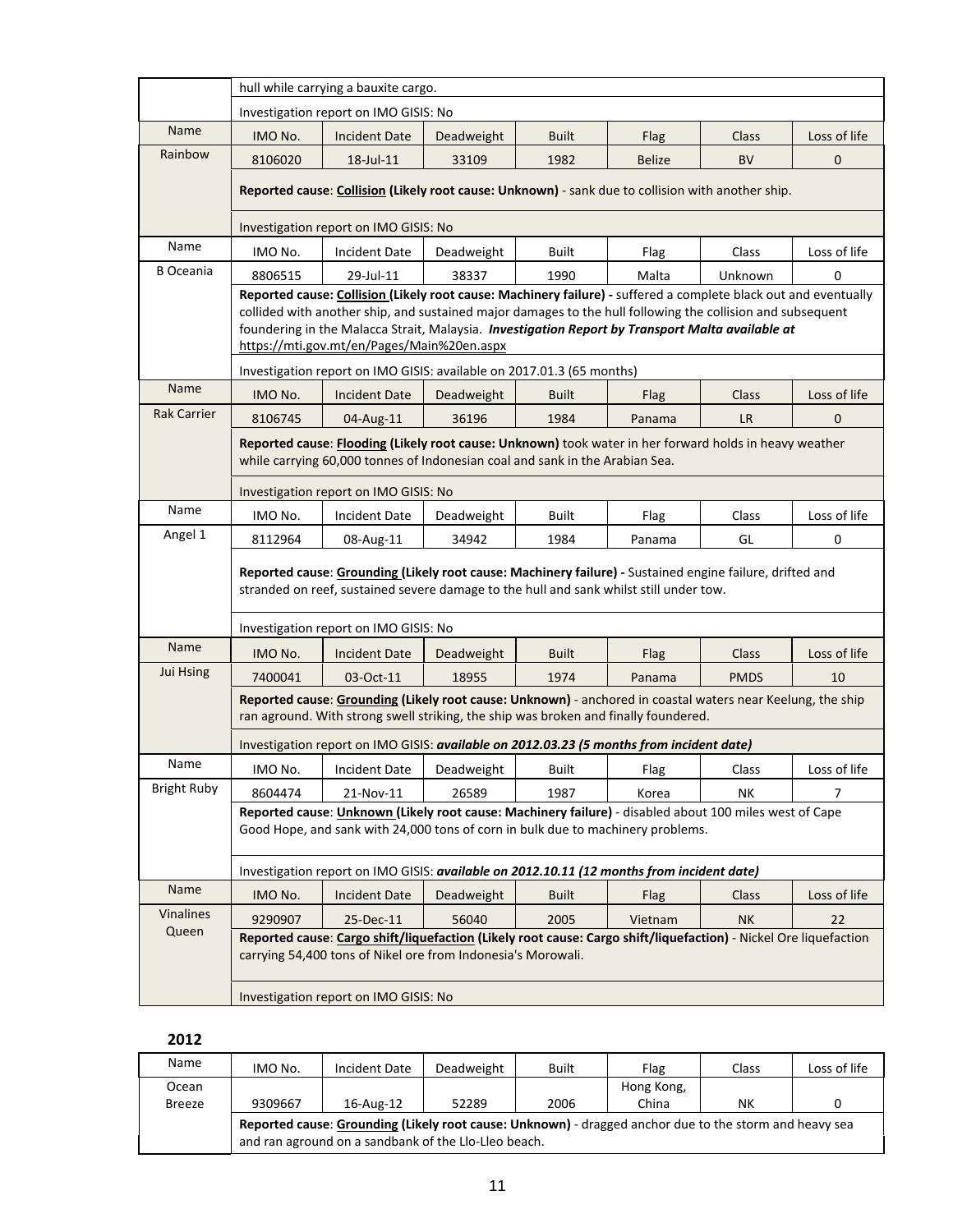|             | Investigation report on IMO GISIS: available on 2013.10. 14 (14 months from incident date)                                                                                                                   |                                                                                        |            |              |        |              |              |  |  |  |  |
|-------------|--------------------------------------------------------------------------------------------------------------------------------------------------------------------------------------------------------------|----------------------------------------------------------------------------------------|------------|--------------|--------|--------------|--------------|--|--|--|--|
| <b>Name</b> | Loss of life<br>IMO No.<br><b>Incident Date</b><br>Deadweight<br>Built<br>Flag<br><b>Class</b>                                                                                                               |                                                                                        |            |              |        |              |              |  |  |  |  |
| Thermopylae | 8313075                                                                                                                                                                                                      | 23-Aug-12                                                                              | 24779      | 1985         | Cyprus | <b>JRB</b>   | 0            |  |  |  |  |
| Sierra      |                                                                                                                                                                                                              | Reported cause: Unknown (Likely root cause: Unknown) – Sank while in lay-up anchorage. |            |              |        |              |              |  |  |  |  |
|             |                                                                                                                                                                                                              | Investigation report on IMO GISIS: No                                                  |            |              |        |              |              |  |  |  |  |
| Name        | IMO No.                                                                                                                                                                                                      | Incident Date                                                                          | Deadweight | <b>Built</b> | Flag   | <b>Class</b> | Loss of life |  |  |  |  |
| Pacific     | 8417637                                                                                                                                                                                                      | 28-Aug-12                                                                              | 77458      | 1986         | Korea  | KR           | 0            |  |  |  |  |
| Carrier     | Reported cause: Structural (Likely root cause: Collision) - broke in two in typhoon Bolaven on Samchonpo<br>anchorage, near Sacheon, South Korea. Vessel was in a lay-up after her collision on Dec 14 2011. |                                                                                        |            |              |        |              |              |  |  |  |  |
|             |                                                                                                                                                                                                              | Investigation report on IMO GISIS: No                                                  |            |              |        |              |              |  |  |  |  |

| Name            | IMO No.                                                                                                                                                                                                                                                            | <b>Incident Date</b>                                                                                                                                                                             | Deadweight | <b>Built</b> | Flag       | Class        | Loss of life |  |  |  |  |
|-----------------|--------------------------------------------------------------------------------------------------------------------------------------------------------------------------------------------------------------------------------------------------------------------|--------------------------------------------------------------------------------------------------------------------------------------------------------------------------------------------------|------------|--------------|------------|--------------|--------------|--|--|--|--|
| Harita          | 8103664                                                                                                                                                                                                                                                            | 17-Feb-13                                                                                                                                                                                        | 48891      | 1983         | Panama     | <b>RINA</b>  | 15           |  |  |  |  |
| Bauxite         |                                                                                                                                                                                                                                                                    | Reported cause: Cargo shift/liquefaction (Likely root cause: Cargo shift/liquefaction) - Nickel Ore liquefaction<br>from Indonesia with 47,450 metric tons of nickel ore.                        |            |              |            |              |              |  |  |  |  |
|                 | Investigation report on IMO GISIS: available on 2015.08.17 (29 months from incident date)                                                                                                                                                                          |                                                                                                                                                                                                  |            |              |            |              |              |  |  |  |  |
| Name            | IMO No.                                                                                                                                                                                                                                                            | <b>Incident Date</b>                                                                                                                                                                             | Deadweight | <b>Built</b> | Flag       | <b>Class</b> | Loss of life |  |  |  |  |
| <b>Atlantik</b> | 9110341<br>27209<br>1996<br>Liberia<br><b>BV</b><br>30-Mar-13<br>$\Omega$                                                                                                                                                                                          |                                                                                                                                                                                                  |            |              |            |              |              |  |  |  |  |
| Confidence      |                                                                                                                                                                                                                                                                    | Reported cause: Fire/explosion (Likely root cause: Unknown) - Sank after suffering engine room fire and<br>taking on water during unmanned watch-keeping                                         |            |              |            |              |              |  |  |  |  |
|                 |                                                                                                                                                                                                                                                                    | Investigation report on IMO GISIS: available on 2014.05.15 (26 months from incident date)                                                                                                        |            |              |            |              |              |  |  |  |  |
| Name            | Loss of life<br>IMO No.<br>Incident Date<br>Deadweight<br><b>Built</b><br>Flag<br>Class                                                                                                                                                                            |                                                                                                                                                                                                  |            |              |            |              |              |  |  |  |  |
| Rio Gold        | 8408521<br>05-May-13<br>39695<br>1984<br>Malta<br>NΚ<br>0                                                                                                                                                                                                          |                                                                                                                                                                                                  |            |              |            |              |              |  |  |  |  |
|                 | Reported cause: Grounding (Likely root cause: Navigation) - laden with 35,200 MT of cement clinker, ran<br>aground on hard rock off South East Preparis Island. Investigation Report by Transport Malta available at<br>https://mti.gov.mt/en/Pages/Main%20en.aspx |                                                                                                                                                                                                  |            |              |            |              |              |  |  |  |  |
|                 | Investigation report on IMO GISIS: available on 2017.01.27 (43 months)                                                                                                                                                                                             |                                                                                                                                                                                                  |            |              |            |              |              |  |  |  |  |
| Name            | IMO No.                                                                                                                                                                                                                                                            | <b>Incident Date</b>                                                                                                                                                                             | Deadweight | <b>Built</b> | Flag       | <b>Class</b> | Loss of life |  |  |  |  |
| Fu Sheng Hai    | 9071703                                                                                                                                                                                                                                                            | 02-Jul-13                                                                                                                                                                                        | 52580      | 1993         | Panama     | <b>RINA</b>  | $\mathbf{0}$ |  |  |  |  |
|                 |                                                                                                                                                                                                                                                                    | Reported cause: Grounding (Likely root cause: Unknown) - ran aground on rocks of Saeng-Do (Island) off<br>Yong of Busan and broken in two in way of No.4 cargo hold.                             |            |              |            |              |              |  |  |  |  |
|                 |                                                                                                                                                                                                                                                                    | Investigation report on IMO GISIS: available on 2014.05.15 (22 months from incident date)                                                                                                        |            |              |            |              |              |  |  |  |  |
| Name            | IMO No.                                                                                                                                                                                                                                                            | <b>Incident Date</b>                                                                                                                                                                             | Deadweight | <b>Built</b> | Flag       | Class        | Loss of life |  |  |  |  |
| <b>Trans</b>    |                                                                                                                                                                                                                                                                    |                                                                                                                                                                                                  |            |              | Hong Kong, |              |              |  |  |  |  |
| Summer          | 9615468                                                                                                                                                                                                                                                            | 14-Aug-13                                                                                                                                                                                        | 56824      | 2012         | China      | <b>BV</b>    | 0            |  |  |  |  |
|                 |                                                                                                                                                                                                                                                                    | Reported cause: Cargo shift/liquefaction (Likely root cause: Cargo shift/liquefaction) - Due to Nickel Ore<br>liquefaction, capsized and sank carrying 57,000 tons of nickel ore from Indonesia. |            |              |            |              |              |  |  |  |  |
|                 |                                                                                                                                                                                                                                                                    | Investigation report on IMO GISIS: available on 2015.11.30 (27 months)                                                                                                                           |            |              |            |              |              |  |  |  |  |
| Name            | IMO No.                                                                                                                                                                                                                                                            | <b>Incident Date</b>                                                                                                                                                                             | Deadweight | <b>Built</b> | Flag       | Class        | Loss of life |  |  |  |  |
| Smart           | 9137959                                                                                                                                                                                                                                                            | 19-Aug-13                                                                                                                                                                                        | 151279     | 1996         | Panama     | <b>NK</b>    | $\mathbf 0$  |  |  |  |  |
|                 |                                                                                                                                                                                                                                                                    | Reported cause: Grounding (Likely root cause: Unknown) - Sank after running aground                                                                                                              |            |              |            |              |              |  |  |  |  |
|                 |                                                                                                                                                                                                                                                                    | Investigation report on IMO GISIS: available on 2014.04.08 (12 months from incident date)                                                                                                        |            |              |            |              |              |  |  |  |  |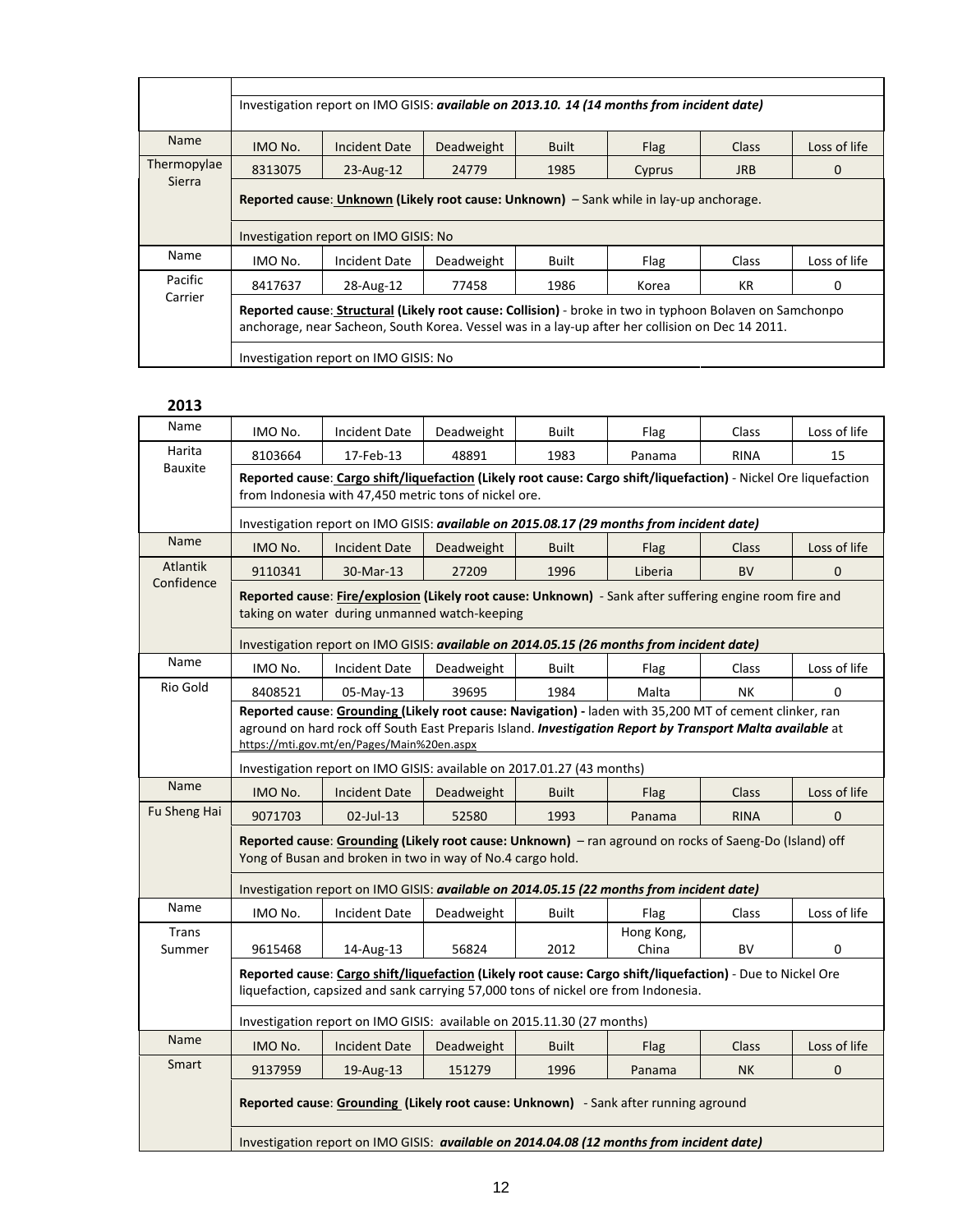| Name      | IMO No.                                                                                                                                     | Incident Date                         | Deadweight | <b>Built</b> | Flag   | Class | Loss of life |  |  |  |
|-----------|---------------------------------------------------------------------------------------------------------------------------------------------|---------------------------------------|------------|--------------|--------|-------|--------------|--|--|--|
| Achilleas | 8308070                                                                                                                                     | $02$ -Dec-13                          | 35458      | 1985         | Panama | BV    | 0            |  |  |  |
|           | Reported cause: Fire/explosion (Likely root cause: Unknown) $-$ Caught on fire after explosion, towed to<br>Aliaga, Turkey for breaking up. |                                       |            |              |        |       |              |  |  |  |
|           |                                                                                                                                             | Investigation report on IMO GISIS: No |            |              |        |       |              |  |  |  |

| <b>Name</b>        | IMO No.                                                                                                                                                                                                                                                    | Incident Date                                                         | Deadweight | <b>Built</b> | <b>Flag</b> | <b>Class</b> | Loss of life |  |  |  |
|--------------------|------------------------------------------------------------------------------------------------------------------------------------------------------------------------------------------------------------------------------------------------------------|-----------------------------------------------------------------------|------------|--------------|-------------|--------------|--------------|--|--|--|
| <b>Rich Forest</b> | 8126135                                                                                                                                                                                                                                                    | $19$ -Jan- $14$                                                       | 21317      | 1982         | Panama      | Intermarine  | 0            |  |  |  |
|                    | Reported cause: Flooding (Likely root cause: Unknown) - Sinking off of Guam from suffered leak and<br>uncontrolled water ingress in the engine room; no life lost.                                                                                         |                                                                       |            |              |             |              |              |  |  |  |
|                    | Investigation report on IMO GISIS: No                                                                                                                                                                                                                      |                                                                       |            |              |             |              |              |  |  |  |
| <b>Name</b>        | Deadweight<br>Built<br>loss of life<br>IMO No.<br>Incident Date<br><b>Class</b><br>Flag                                                                                                                                                                    |                                                                       |            |              |             |              |              |  |  |  |
| John 1             | 8902486                                                                                                                                                                                                                                                    | 15-Mar-14                                                             | 42263      | 1991         | Panama      | ABS          | 0            |  |  |  |
|                    | Reported cause: Grounding (Likely root cause: Machinery failure) - Suffered a power failure, drifted with wind<br>and ran aground off Rose Blanche, Canada. Her hull sustained tears, punctures, and dents. Equasis reports<br>"total loss". No life lost. |                                                                       |            |              |             |              |              |  |  |  |
|                    |                                                                                                                                                                                                                                                            | Investigation report on IMO GISIS: available on 2016.6.27 (28 months) |            |              |             |              |              |  |  |  |

#### **2015**

| <b>Name</b>         | IMO No.                                                                                                                                                                                                                                                     | <b>Incident Date</b>                                                                                                                                                                         | Deadweight | <b>Built</b> | Flag           | Class        | Loss of life |  |  |  |  |
|---------------------|-------------------------------------------------------------------------------------------------------------------------------------------------------------------------------------------------------------------------------------------------------------|----------------------------------------------------------------------------------------------------------------------------------------------------------------------------------------------|------------|--------------|----------------|--------------|--------------|--|--|--|--|
| <b>Bulk Jupiter</b> | 9339947                                                                                                                                                                                                                                                     | 02-Jan-15                                                                                                                                                                                    | 56009      | 2006         | <b>Bahamas</b> | <b>NK</b>    | 18           |  |  |  |  |
|                     |                                                                                                                                                                                                                                                             | Reported cause: Cargo shift/liquefaction (Likely root cause: Cargo shift/liquefaction) - Ship sank and 18 crew                                                                               |            |              |                |              |              |  |  |  |  |
|                     | lost with a cargo of 46,400 tons of bauxite on board loaded in Kuantan, Malaysia.                                                                                                                                                                           |                                                                                                                                                                                              |            |              |                |              |              |  |  |  |  |
|                     |                                                                                                                                                                                                                                                             | Investigation report on IMO GISIS: Available on 2015.8.18 (7 months from incident date)                                                                                                      |            |              |                |              |              |  |  |  |  |
| Name                | IMO No.                                                                                                                                                                                                                                                     | <b>Incident Date</b>                                                                                                                                                                         | Deadweight | <b>Built</b> | Flag           | <b>Class</b> | Loss of life |  |  |  |  |
| Goodfaith           | 9076404                                                                                                                                                                                                                                                     | 11-Feb-15                                                                                                                                                                                    | 27308      | 1994         | Cyprus         | <b>NK</b>    | $\Omega$     |  |  |  |  |
|                     |                                                                                                                                                                                                                                                             | Reported cause: Grounding (Likely root cause: Unknown) - driven ashore on Andros, Greece. All crew<br>rescued. Equasis reports "In Casualty Or Repairing".                                   |            |              |                |              |              |  |  |  |  |
|                     | Investigation report on IMO GISIS: No                                                                                                                                                                                                                       |                                                                                                                                                                                              |            |              |                |              |              |  |  |  |  |
| Name                | IMO No.                                                                                                                                                                                                                                                     | Loss of life<br><b>Incident Date</b><br>Deadweight<br><b>Built</b><br><b>Class</b><br>Flag                                                                                                   |            |              |                |              |              |  |  |  |  |
| Jiang Quan 6        | 9614804                                                                                                                                                                                                                                                     | 08-Aug-15                                                                                                                                                                                    | 29988      | 2013         | China          | <b>CCS</b>   | $\Omega$     |  |  |  |  |
|                     |                                                                                                                                                                                                                                                             | Reported cause: Grounding (Likely root cause: Navigation) - hit a reef near Zhoushan while trying to avoid a<br>collision with a fishing vessel. Equasis reports "In Casualty Or Repairing". |            |              |                |              |              |  |  |  |  |
|                     |                                                                                                                                                                                                                                                             | Investigation report on IMO GISIS: No                                                                                                                                                        |            |              |                |              |              |  |  |  |  |
| Name                | IMO No.                                                                                                                                                                                                                                                     | <b>Incident Date</b>                                                                                                                                                                         | Deadweight | <b>Built</b> | Flag           | Class        | Loss of life |  |  |  |  |
| Los Llanitos        | 9045912                                                                                                                                                                                                                                                     | 24-Oct-15                                                                                                                                                                                    | 71665      | 1993         | Mexico         | ABS          | $\Omega$     |  |  |  |  |
|                     | Reported cause: Grounding (Likely root cause: Weather) - being victim to the Hurricane Patricia which hit the<br>Mexico's Pacific coast, the ship ran aground on the rocks and sustained considerable damage. The ship's hull<br>was cracked in the middle. |                                                                                                                                                                                              |            |              |                |              |              |  |  |  |  |
|                     | Investigation report on IMO GISIS: No                                                                                                                                                                                                                       |                                                                                                                                                                                              |            |              |                |              |              |  |  |  |  |

| Name        | IMO No. | Incident Date                                                                                                                                                                                                         | Deadweight | <b>Built</b> | <b>Flag</b> | Class      | Loss of life |
|-------------|---------|-----------------------------------------------------------------------------------------------------------------------------------------------------------------------------------------------------------------------|------------|--------------|-------------|------------|--------------|
| New Mykonos | 9135688 | $20$ -Jan-16                                                                                                                                                                                                          | 161121     | 1997         | Panama      | <b>KRS</b> | 0            |
|             |         | Suspected cause: Grounding (Likely root cause: unknown) - carrying 160,000 tons of coal from Richards Bay to<br>Vizag, it ran aground near Faux Cap, Madagascar on 29 Jan and broke into two and sank on 16 May 2016. |            |              |             |            |              |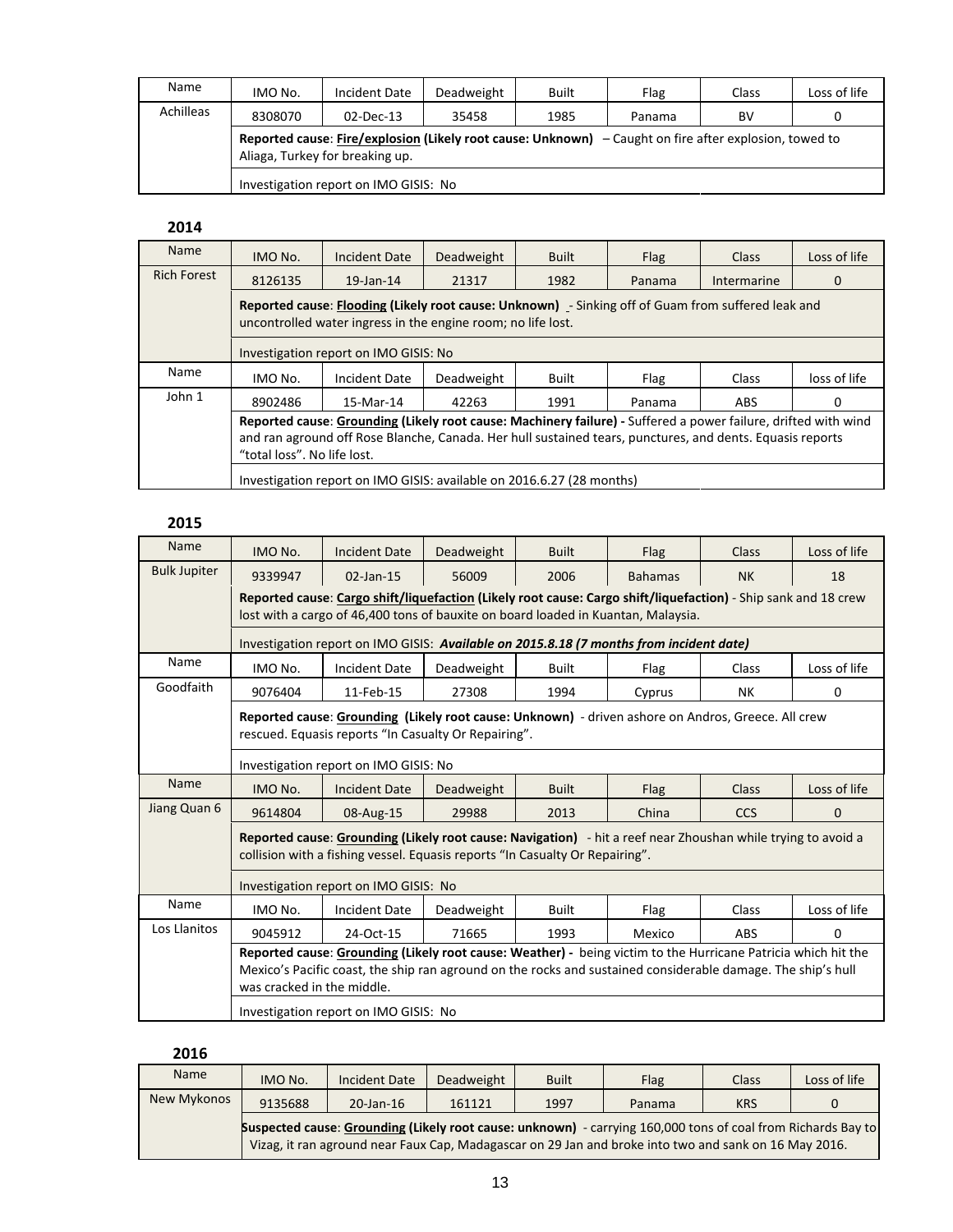|               | Investigation report on IMO GISIS: available on 2017.04.17 (15 months)                                                                                                                                     |                                                                                                            |            |              |         |              |              |  |  |  |
|---------------|------------------------------------------------------------------------------------------------------------------------------------------------------------------------------------------------------------|------------------------------------------------------------------------------------------------------------|------------|--------------|---------|--------------|--------------|--|--|--|
| Name          | IMO No.                                                                                                                                                                                                    | Incident Date                                                                                              | Deadweight | <b>Built</b> | Flag    | <b>Class</b> | Loss of life |  |  |  |
| New Katerina  | 9138953<br>25-Feb-16<br>170082<br>1997<br>NΚ<br>Panama<br>0                                                                                                                                                |                                                                                                            |            |              |         |              |              |  |  |  |
|               |                                                                                                                                                                                                            | Suspected cause: Grounding (Likely root cause: unknown) - carrying iron ore cargo, it ran aground in Suez  |            |              |         |              |              |  |  |  |
|               |                                                                                                                                                                                                            | Canal while transiting in southern direction and sustained considerable damage in its fore part with water |            |              |         |              |              |  |  |  |
|               |                                                                                                                                                                                                            | ingress. Equasis records indicate her "total loss".                                                        |            |              |         |              |              |  |  |  |
|               |                                                                                                                                                                                                            | Investigation report on IMO GISIS: available on 2017.04.18 (14 months)                                     |            |              |         |              |              |  |  |  |
| <b>Name</b>   | IMO No.                                                                                                                                                                                                    | Incident Date                                                                                              | Deadweight | <b>Built</b> | Flag    | <b>Class</b> | Loss of life |  |  |  |
| <b>Benita</b> | 9172961                                                                                                                                                                                                    | $30$ -Jul-16                                                                                               | 44183      | 1998         | Liberia | <b>BV</b>    | 0            |  |  |  |
|               | Suspected cause: Grounding (Likely root cause: unknown) - not carrying any cargo, it ran aground off<br>Mahebourg on 17 Jun and sank under tow on 30 Jul approximately 93.5 nautical miles from Mauritius. |                                                                                                            |            |              |         |              |              |  |  |  |
|               |                                                                                                                                                                                                            | Investigation report on IMO GISIS: no                                                                      |            |              |         |              |              |  |  |  |

| ---           |                                                                                                         |                                                                                                             |            |              |                |        |              |  |  |  |  |
|---------------|---------------------------------------------------------------------------------------------------------|-------------------------------------------------------------------------------------------------------------|------------|--------------|----------------|--------|--------------|--|--|--|--|
| Name          | IMO No.                                                                                                 | Incident Date                                                                                               | Deadweight | <b>Built</b> | Flag           | Class  | Loss of life |  |  |  |  |
| Stellar Daisy |                                                                                                         |                                                                                                             |            |              | Marshall       |        |              |  |  |  |  |
|               | 9038725                                                                                                 | $1-Apr-17$                                                                                                  | 266141     | 1993         | <b>Islands</b> | KR     | 22           |  |  |  |  |
|               |                                                                                                         | Reported cause: Flooding (Likely root cause: Unknown) - The vessel, loaded with a cargo of iron ore from    |            |              |                |        |              |  |  |  |  |
|               |                                                                                                         | Brazil, sank in South Atlantic shortly after issuing a distress signal. 2 crew members were rescued and 22  |            |              |                |        |              |  |  |  |  |
|               | missing.                                                                                                |                                                                                                             |            |              |                |        |              |  |  |  |  |
|               | Investigation report on IMO GISIS: No                                                                   |                                                                                                             |            |              |                |        |              |  |  |  |  |
| <b>Name</b>   | IMO No.                                                                                                 | Incident Date                                                                                               | Deadweight | <b>Built</b> | Flag           | Class  | Loss of life |  |  |  |  |
| Emerald Star  |                                                                                                         |                                                                                                             |            |              | Hong Kong,     |        |              |  |  |  |  |
|               | 9449261                                                                                                 | 13-Oct-17                                                                                                   | 57367      | 2010         | China          | DNV GL | 10           |  |  |  |  |
|               |                                                                                                         | Reported cause: Capsized (Likely root cause: Unknown) – The vessel, loaded with nickel ore cargo from Buli, |            |              |                |        |              |  |  |  |  |
|               | Indonesia, sank in the waters East of the Philippines. 16 crew members were rescued and 10 crew members |                                                                                                             |            |              |                |        |              |  |  |  |  |
|               | missing.                                                                                                |                                                                                                             |            |              |                |        |              |  |  |  |  |
|               |                                                                                                         | Investigation report on IMO GISIS: No                                                                       |            |              |                |        |              |  |  |  |  |

## Alphabetical list

| Name                   | IMO No. | <b>Incident Date</b> | Deadweight | <b>Built</b> | Flag                | <b>Class</b> | Loss of life   |
|------------------------|---------|----------------------|------------|--------------|---------------------|--------------|----------------|
| Achilleas              | 8308070 | 02-Dec-13            | 35458      | 1985         | Panama              | <b>BV</b>    | 0              |
| Algoport               | 7810844 | 05-Sep-09            | 31970      | 1979         | Turkey              | unknown      | 0              |
| Angel 1                | 8112964 | 08-Aug-11            | 34942      | 1984         | Panama              | GL           | $\mathbf 0$    |
| <b>Asian Forest</b>    | 9369112 | 17-Jul-09            | 14434      | 2007         | Hong Kong,<br>China | <b>NK</b>    | $\mathbf 0$    |
| Atlantik<br>Confidence | 9110341 | 30-Mar-13            | 27209      | 1996         | Liberia             | <b>BV</b>    | $\mathbf 0$    |
| <b>B</b> Oceania       | 8806515 | 29-Jul-11            | 38337      | 1990         | Malta               | Unknown      | 0              |
| Benita                 | 9172961 | 30-Jul-16            | 44183      | 1998         | Liberia             | <b>BV</b>    | $\mathbf 0$    |
| <b>Black Rose</b>      | 7602455 | 09-Sep-09            | 37657      | 1977         | Mongolia            | unknown      | 1              |
| <b>Bright Century</b>  | 9138977 | 02-May-10            | 187839     | 1997         | Hong Kong,<br>China | <b>NK</b>    | $\mathbf 0$    |
| <b>Bright Ruby</b>     | 8604474 | 21-Nov-11            | 26589      | 1987         | Korea               | <b>NK</b>    | $\overline{7}$ |
| <b>Bulk Jupiter</b>    | 9339947 | 02-Jan-15            | 56009      | 2006         | <b>Bahamas</b>      | <b>NK</b>    | 18             |
| Chang Ying             | 7512600 | 08-Aug-09            | 61374      | 1976         | Panama              | unknown      | 22             |
| Costis                 | 8316314 | 22-Mar-11            | 29112      | 1984         | Panama              | NΚ           | $\mathbf 0$    |
| Da Ji                  | 7526182 | 13-Jan-08            | 27036      | 1997         | Panama              | <b>CCS</b>   | 12             |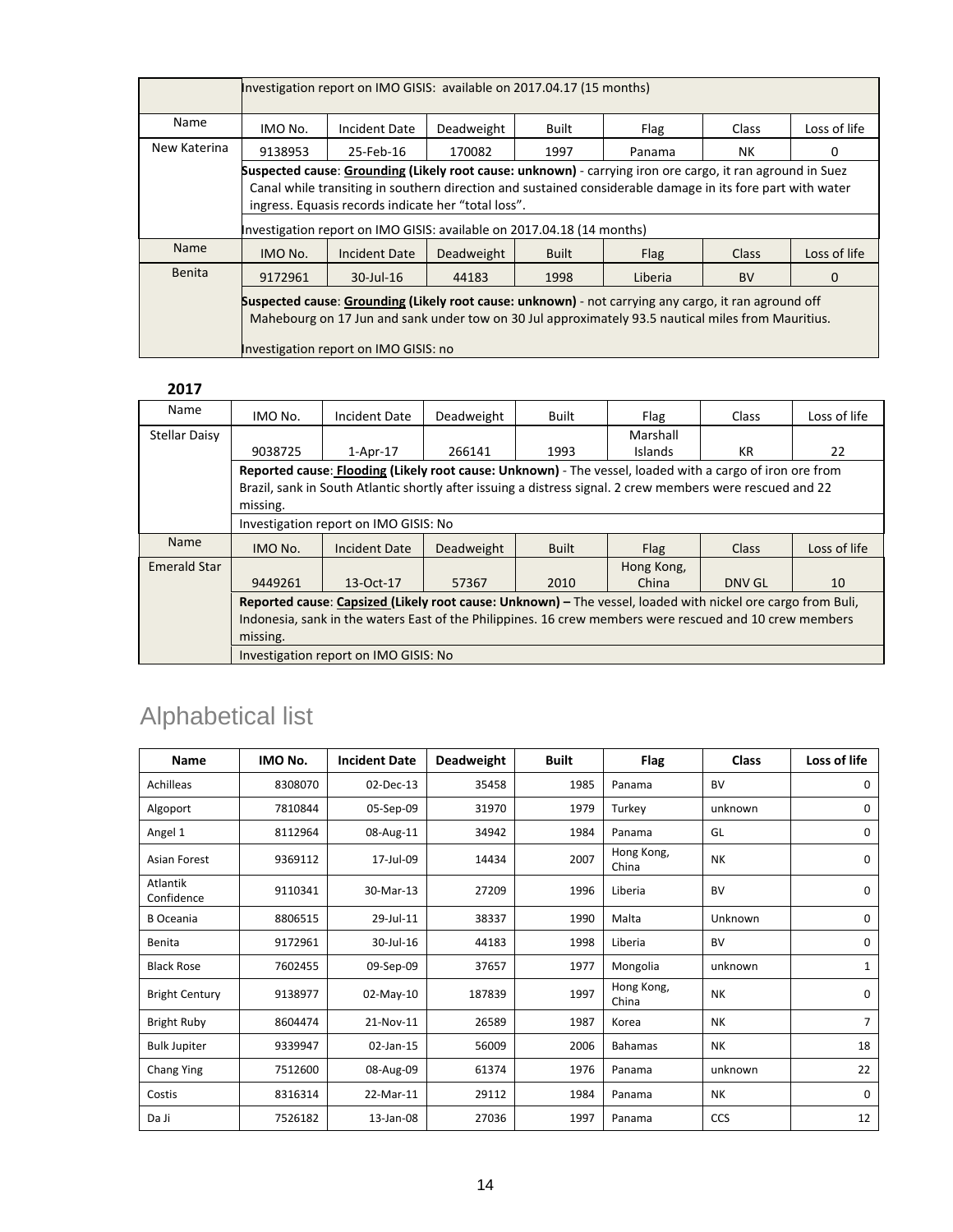| Name                  | IMO No. | <b>Incident Date</b> | <b>Deadweight</b> | <b>Built</b> | Flag                | <b>Class</b> | Loss of life        |
|-----------------------|---------|----------------------|-------------------|--------------|---------------------|--------------|---------------------|
| <b>Emerald Star</b>   | 9449261 | 13-Oct-17            | 57367             | 2010         | Hong Kong,<br>China | DNV GL       | 10                  |
| Fedra                 | 8208713 | 10-Oct-08            | 63940             | 1984         | Liberia             | GL           | 0                   |
| Fu Sheng Hai          | 9071703 | 02-Jul-13            | 52580             | 1993         | Panama              | <b>RINA</b>  | 0                   |
| Golden Star           | 7709629 | 30-Nov-08            | 17567             | 1078         | Panama              | <b>CCRS</b>  | 0                   |
| <b>GOLDEN STAR I</b>  | 7602845 | 05-Jul-08            | 22313             | 1976         | Panama              | <b>IRS</b>   | 0                   |
| Goodfaith             | 9076404 | 11-Feb-15            | 27308             | 1994         | Cyprus              | <b>NK</b>    | 0                   |
| Gulser Ana            | 8418289 | 26-Aug-09            | 40835             | 1985         | Turkey              | NΚ           | 0                   |
| Harita Bauxite        | 8103664 | 17-Feb-13            | 48891             | 1983         | Panama              | <b>RINA</b>  | 15                  |
| Hong Wei              | 9230139 | 03-Dec-10            | 50149             | 2001         | Panama              | NΚ           | 10                  |
| Ioannis N.K.          | 7700946 | 23-Jul-09            | 23791             | 1977         | Panama              | ΝK           | 0                   |
| Jian Fu Star          | 8106379 | 27-Oct-10            | 45108             | 1983         | Panama              | ABS          | 13                  |
| Jiang Quan 6          | 9614804 | 08-Aug-15            | 29988             | 2013         | China               | CCS          | 0                   |
| Jianmao 9             | 7518915 | 09-Nov-10            | 34456             | 1976         | Panama              | BKI          | 0                   |
| Jinshan               | 7501273 | 18-Feb-08            | 18694             | 1976         | Panama              | NΚ           | $\overline{2}$      |
| John 1                | 8902486 | 15-Mar-14            | 42263             | 1991         | Panama              | ABS          | 0                   |
| Jui Hsing             | 7400041 | 03-Oct-11            | 18955             | 1974         | Panama              | <b>PMDS</b>  | 10                  |
| Lady Belinda          | 7046261 | 24-Aug-09            | 20005             | 1971         | Comoros             | KCS          | 0                   |
| Los Llanitos          | 9045912 | 24-Oct-15            | 71665             | 1993         | Mexico              | ABS          | 0                   |
| Mirach                | 8116881 | 01-Apr-11            | 27192             | 1982         | Panama              | ABS          | 0                   |
| Nasco Diamond         | 9467861 | 10-Nov-10            | 56893             | 2009         | Panama              | <b>CCS</b>   | 22                  |
| New Katerina          | 9138953 | 25-Feb-16            | 170082            | 1997         | Panama              | <b>NK</b>    | 0                   |
| New Mykonos           | 9135688 | 20-Jan-16            | 161121            | 1997         | Panama              | <b>KRS</b>   | 0                   |
| Ocean Breeze          | 9309667 | 16-Aug-12            | 52289             | 2006         | Hong Kong,<br>China | ΝK           | 0                   |
| Oliva                 | 9413705 | 16-Mar-11            | 75208             | 2009         | Malta               | Unknown      | 0                   |
| Oriental Hope         | 8315308 | 12-Apr-10            | 87221             | 1984         | Korea               | KR           | 0                   |
| Pacific Carrier       | 8417637 | 28-Aug-12            | 77458             | 1986         | Korea               | KR           | 0                   |
| Rainbow               | 8106020 | 18-Jul-11            | 33109             | 1982         | <b>Belize</b>       | BV           | 0                   |
| Rak Carrier           | 8106745 | 04-Aug-11            | 36196             | 1984         | Panama              | LR           | $\mathsf{O}\xspace$ |
| <b>Rich Forest</b>    | 8126135 | 19-Jan-14            | 21317             | 1982         | Panama              | Intermarine  | 0                   |
| Rio Gold              | 8408521 | 05-May-13            | 39695             | 1984         | Malta               | NΚ           | 0                   |
| Seli 1                | 7814149 | 09-Sep-09            | 30529             | 1980         | Turkey              | TL.          | 0                   |
| Smart                 | 9137959 | 19-Aug-13            | 151279            | 1996         | Panama              | ΝK           | 0                   |
| <b>Stellar Daisy</b>  | 9038725 | 01-Apr-17            | 266141            | 1993         | Marshall Islands    | KR           | 22                  |
| Sunny Partner         | 8409800 | 26-Jun-11            | 152329            | 1987         | Panama              | Unknown      | 0                   |
| Te Hsing              | 7701550 | 23-Jul-09            | 27046             | 1977         | Panama              | ΝK           | 16                  |
| Thermopylae<br>Sierra | 8313075 | 23-Aug-12            | 24779             | 1985         | Cyprus              | <b>JRB</b>   | 0                   |
| <b>Trans Summer</b>   | 9615468 | 14-Aug-13            | 56824             | 2012         | Hong Kong,<br>China | BV           | 0                   |
| Vinalines Queen       | 9290907 | 25-Dec-11            | 56040             | 2005         | Vietnam             | NΚ           | 22                  |
| Wan Shou Shan         | 8601197 | 11-Oct-09            | 39837             | 1990         | China               | <b>CCS</b>   | 0                   |
| Zhong Chang<br>118    | 8913552 | 20-Dec-07            | 43473             | 1991         | China               | CCS          | 0                   |